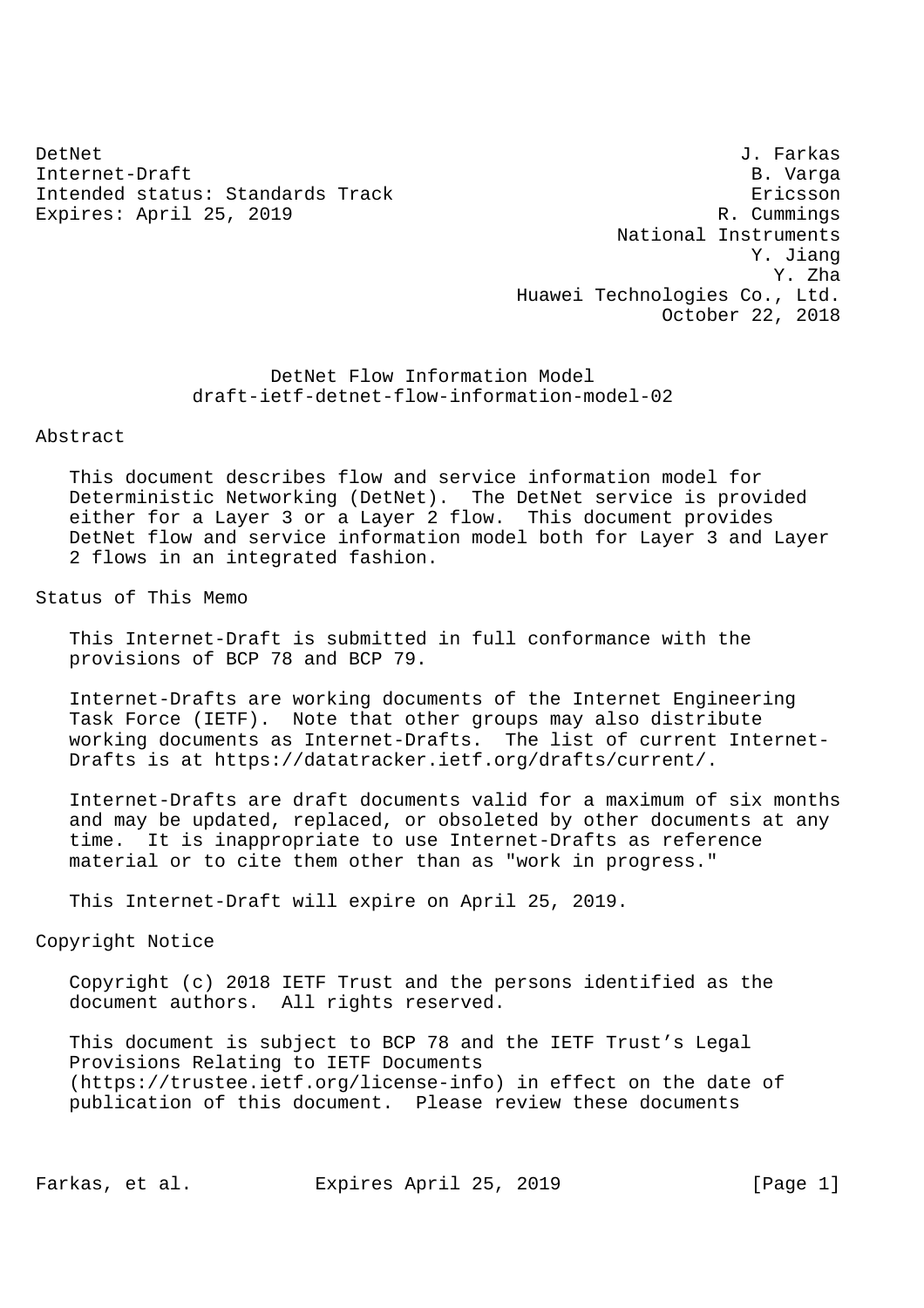carefully, as they describe your rights and restrictions with respect to this document. Code Components extracted from this document must include Simplified BSD License text as described in Section 4.e of the Trust Legal Provisions and are provided without warranty as described in the Simplified BSD License.

Table of Contents

|                                                              | $\overline{3}$ |
|--------------------------------------------------------------|----------------|
| 1.1.                                                         | $\overline{4}$ |
| 1.2.                                                         | 5              |
| Conventions Used in This Document<br>2.                      | 5              |
| Terminology and Definitions<br>3.                            | 5              |
| 4.                                                           | 5              |
| 5.                                                           | $\overline{6}$ |
| 5.1.                                                         | 6              |
| 5.2.                                                         | 6              |
|                                                              | $\overline{7}$ |
|                                                              | 8              |
| End System and DetNet domain<br>6.                           | 8              |
|                                                              | 10             |
| Identification and Specification of Flows<br>7.1.            | 11             |
| DetNet L3 Flow Identification and Specification at<br>7.1.1. |                |
|                                                              | 11             |
|                                                              |                |
| DetNet L2 Flow Identification and Specification at<br>7.1.2. |                |
|                                                              | 11             |
| 7.1.3. DetNetwork Flow Identification and Specification      | 12             |
| Traffic Specification<br>7.2.                                | 12             |
| 7.3.                                                         | 14             |
| 7.4.                                                         | 14             |
| 8.                                                           | 14             |
| 9.                                                           | 15             |
| 10. Common Attributes of Source and Destination              | 16             |
| 10.1. End System Interfaces                                  | 16             |
| 10.2. Interface Capabilities                                 | 16             |
| 10.3. User to Network Requirements                           | 17             |
|                                                              | 18             |
|                                                              | 18             |
|                                                              | 18             |
| 13.1. DetNet Domain Capabilities                             | 19             |
|                                                              | 19             |
|                                                              | 20             |
| 14.2. Interface Configuration                                | 21             |
|                                                              |                |
| 14.3. Failed Interfaces 21                                   |                |
|                                                              |                |
|                                                              |                |
|                                                              |                |
|                                                              | 22             |

Farkas, et al. Expires April 25, 2019 [Page 2]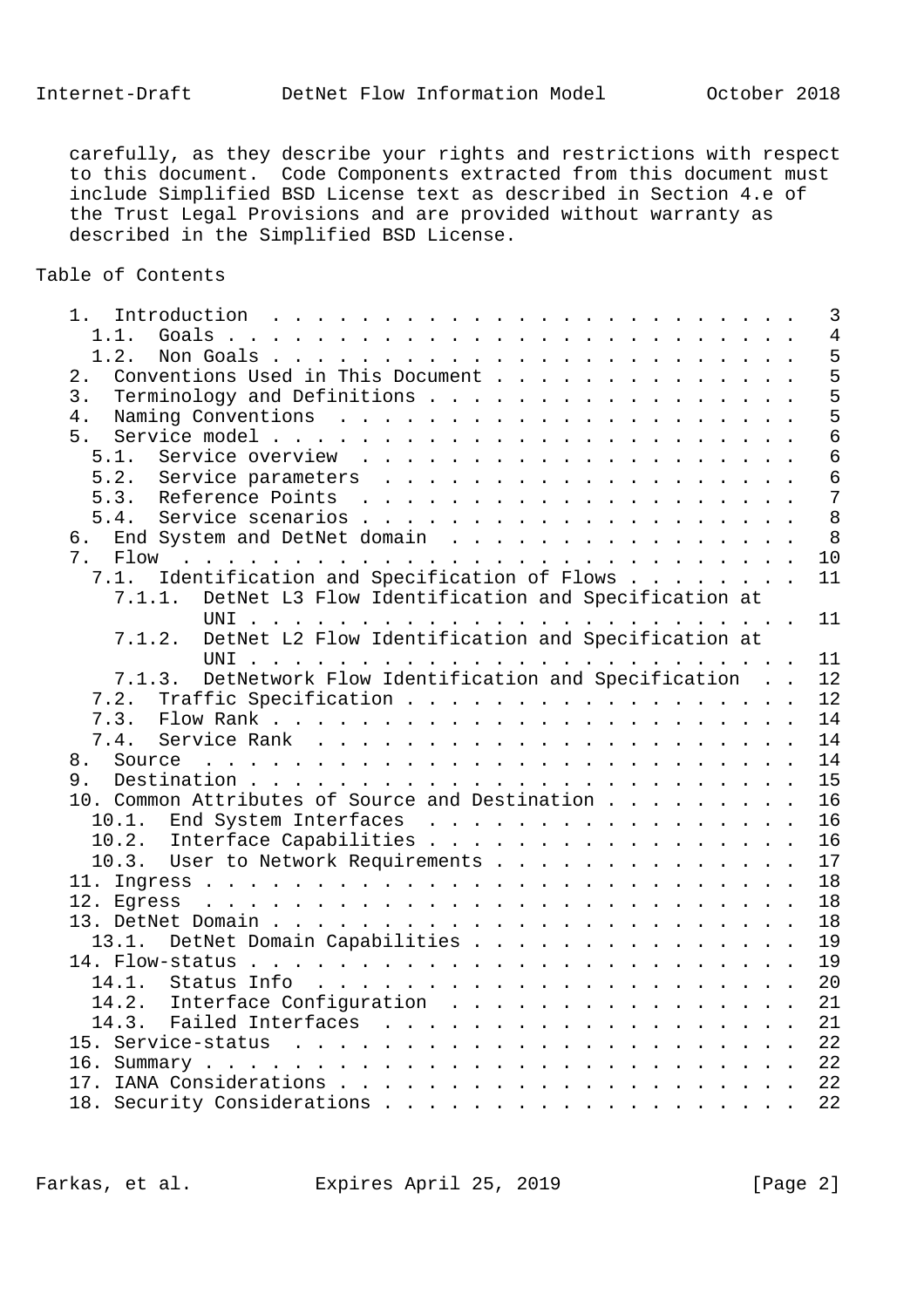| 19.1. Normative References 22   |  |  |  |  |  |  |  |  |  |
|---------------------------------|--|--|--|--|--|--|--|--|--|
| 19.2. Informative References 22 |  |  |  |  |  |  |  |  |  |
|                                 |  |  |  |  |  |  |  |  |  |
|                                 |  |  |  |  |  |  |  |  |  |

## 1. Introduction

 A Deterministic Networking (DetNet) service provides a capability to carry a unicast or a multicast data flow for an application with constrained requirements on network performance, e.g., low packet loss rate and/or latency. The DetNet service is provided either for a Layer 3 (L3) flow or a Layer 2 (L2) flow by an IP/MPLS network, see, e.g., [I-D.ietf-detnet-dp-sol-mpls]. Similarly, Time-Sensitive Networking (TSN) [IEEE8021TSN]) can be used for L2 flows in a bridged network. DetNet and TSN have common architecture as expressed in [IETFDetNet] and [I-D.ietf-detnet-architecture]. DetNet service can be leveraged both by L3 and L2 flows, i.e., by DetNet L3 flows and DetNet L2 flows. Therefore, the DetNet flow and service information model provided by this document covers both DetNet L3 flows and DetNet L2 flows in an integrated fashion.

 In a given network scenario three information models can distinguished:

- o Flow models describe characteristics of data flows. These models describe in detail all relevant aspects of a flow that are needed to support the flow properly by the network between the source and the destination(s).
- o Service models describe characteristics of services being provided for data flows over a network. These models can be treated as a network operator independent information model.
- o Configuration models describe in detail the settings required on network nodes to serve a data flow properly.

 Service and flow information models are used between the user and the network operator. Configuration information models are used between the management/control plane entity of the network and the network nodes. They are shown in Figure 1.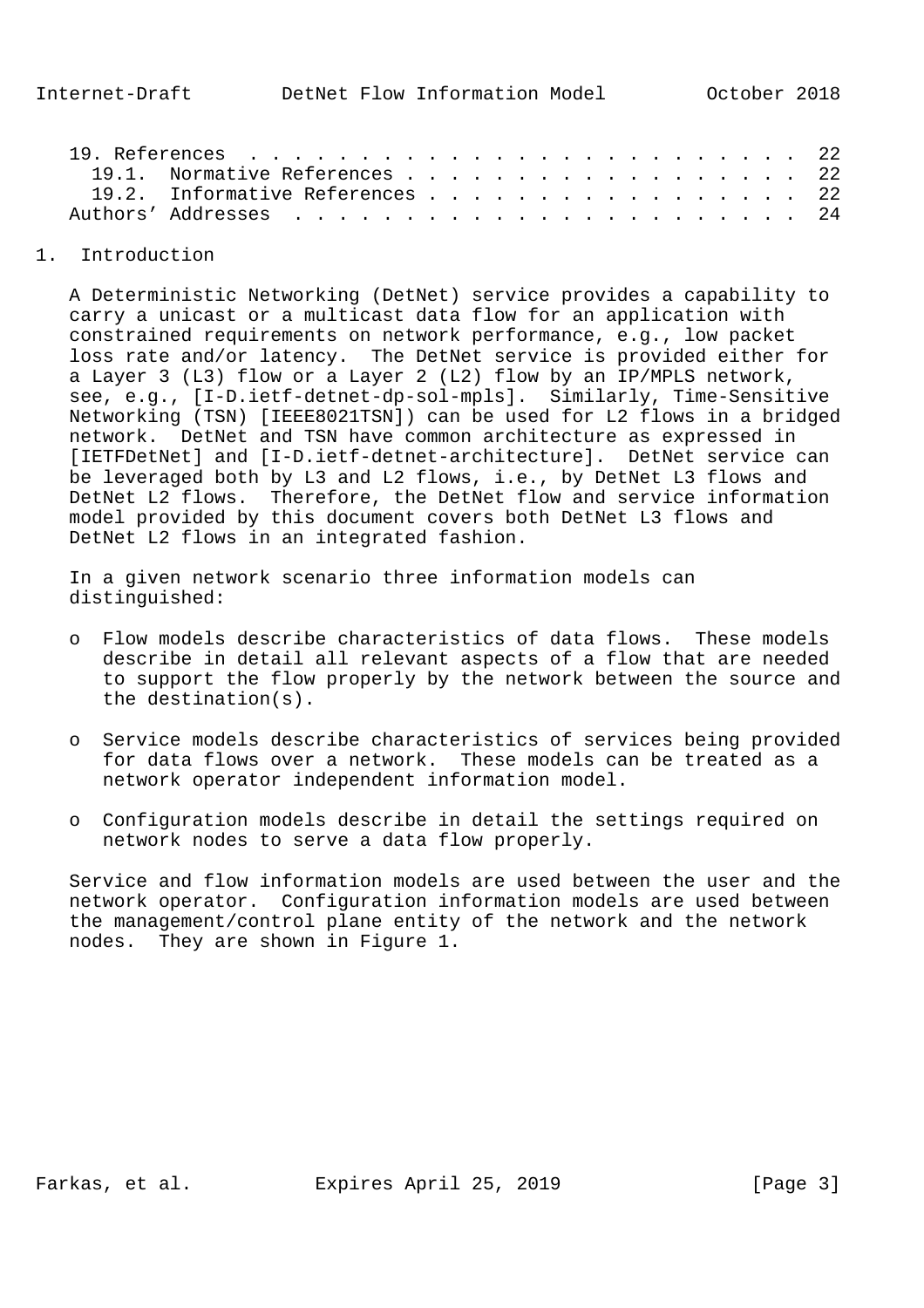

 Figure 1: Usage of Information models (flow, service and configuration)

 DetNet flow and service information model is based on [I-D.ietf-detnet-architecture] and on the data model specified by [IEEE8021Qcc]. Furthermore, the DetNet flow information model relies on the flow identification possibilities described in [IEEE8021CB], which is used by [IEEE8021Qcc] as well. In addition to TSN data model, [IEEE8021Qcc] also specifies configuration of TSN features (e.g., traffic scheduling specified by [IEEE8021Qbv]). Due to the common architecture and flow model, configuration features can be leveraged in certain deployment scenarios, e.g., when the network that provides the DetNet service includes both L3 and L2 network segments.

 Based on the DetNet architecture [I-D.ietf-detnet-architecture] (see Section 4), this document (this revision) only considers the Centralized Network / Distributed User Model out of the models specified by [IEEE8021Qcc]. That is, there is a User-Network Interface (UNI) between an end system and a network. Furthermore, there is a central entity for the control of the network. For instance, the central entity implements a Path Computation Element (PCE) for the calculation and establishment of paths needed for packet replication and elimination, if any.

## 1.1. Goals

 As it is expressed in the Charter [IETFDetNet], the DetNet WG collaborates with IEEE 802.1 TSN in order to define a common architecture for both Layer 2 and Layer 3, which is beneficial for various reasons, e.g., in order to simplify implementations. The flow and service information models should be also common along those lines. As the TSN flow information/data model specified by

Farkas, et al. Expires April 25, 2019 [Page 4]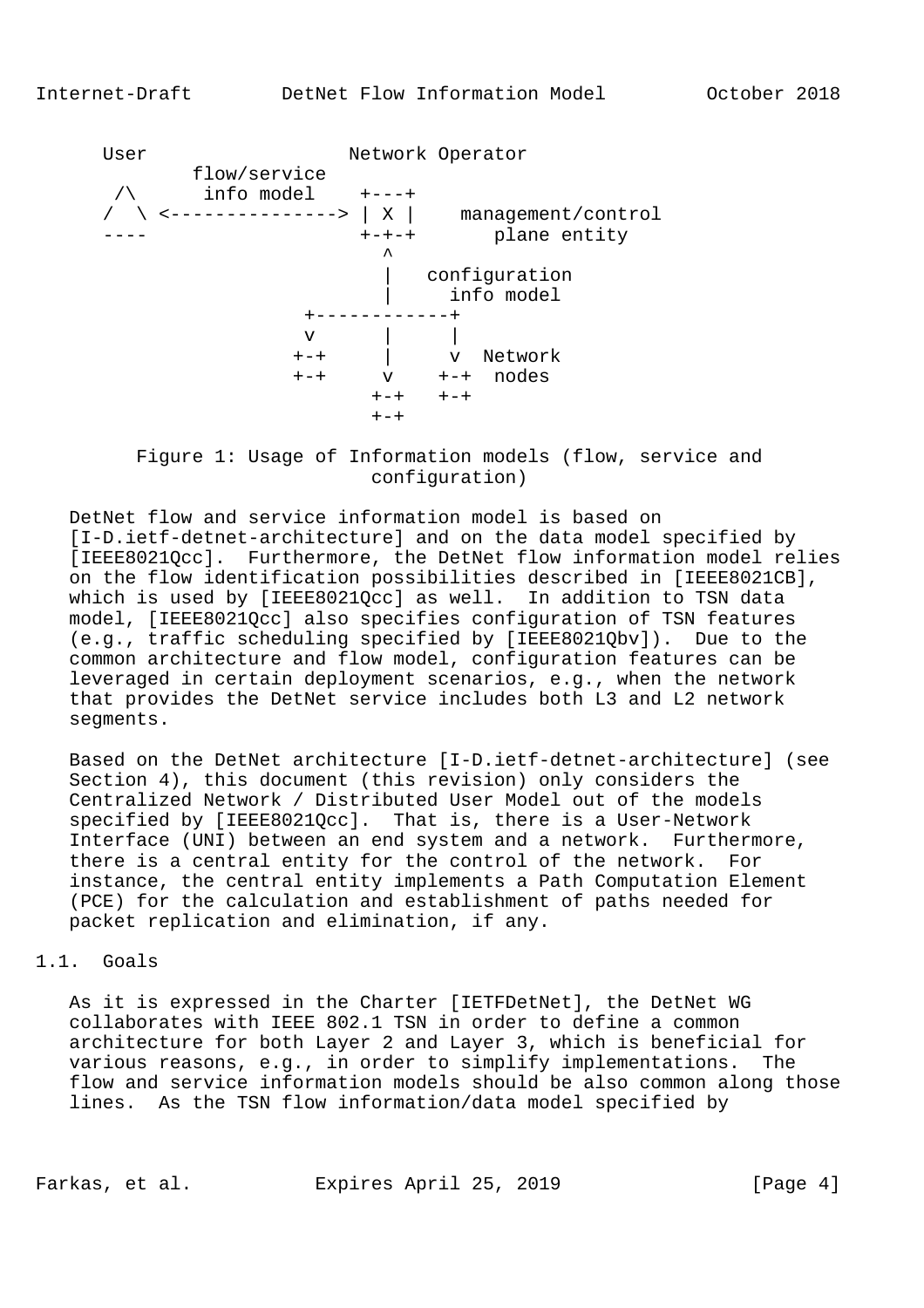[IEEE8021Qcc] is mature, the DetNet flow and service information models described in this document are based on [IEEE8021Qcc], which is an amendment to [IEEE8021Q].

 This document intends to specify flow and service information models only.

## 1.2. Non Goals

 This document (this revision) does not intend to specify either flow data model or DetNet configuration. From these aspects, the goals of this document differ from the goals of [IEEE8021Qcc], which also specifies data model and configuration of certain TSN features.

### 2. Conventions Used in This Document

 The key words "MUST", "MUST NOT", "REQUIRED", "SHALL", "SHALL NOT", "SHOULD", "SHOULD NOT", "RECOMMENDED", "MAY", and "OPTIONAL" in this document are to be interpreted as described in [RFC2119].

 The lowercase forms with an initial capital "Must", "Must Not", "Shall", "Shall Not", "Should", "Should Not", "May", and "Optional" in this document are to be interpreted in the sense defined in [RFC2119], but are used where the normative behavior is defined in documents published by SDOs other than the IETF.

#### 3. Terminology and Definitions

 This document uses the terminology established in Section 2 of the DetNet architecture document [I-D.ietf-detnet-architecture]. The DetNet <=> TSN dictionary of [I-D.ietf-detnet-architecture] is used to perform translation from [IEEE8021Qcc] to this document. Additional terms used in this document:

DetNet L3 Flow: Layer 3 (L3) flow leveraging DetNet service.

DetNet L2 Flow: Layer 2 (L2) flow leveraging DetNet service.

 DetNetwork Flow: DetNet data plane specific encapsulated format of a DetNet L2 or L3 flow leveraging DetNet service.

#### 4. Naming Conventions

 The following naming conventions were used for naming information model components in this document. It is recommended that extensions of the model use the same conventions.

o Names SHOULD be descriptive.

Farkas, et al. Expires April 25, 2019 [Page 5]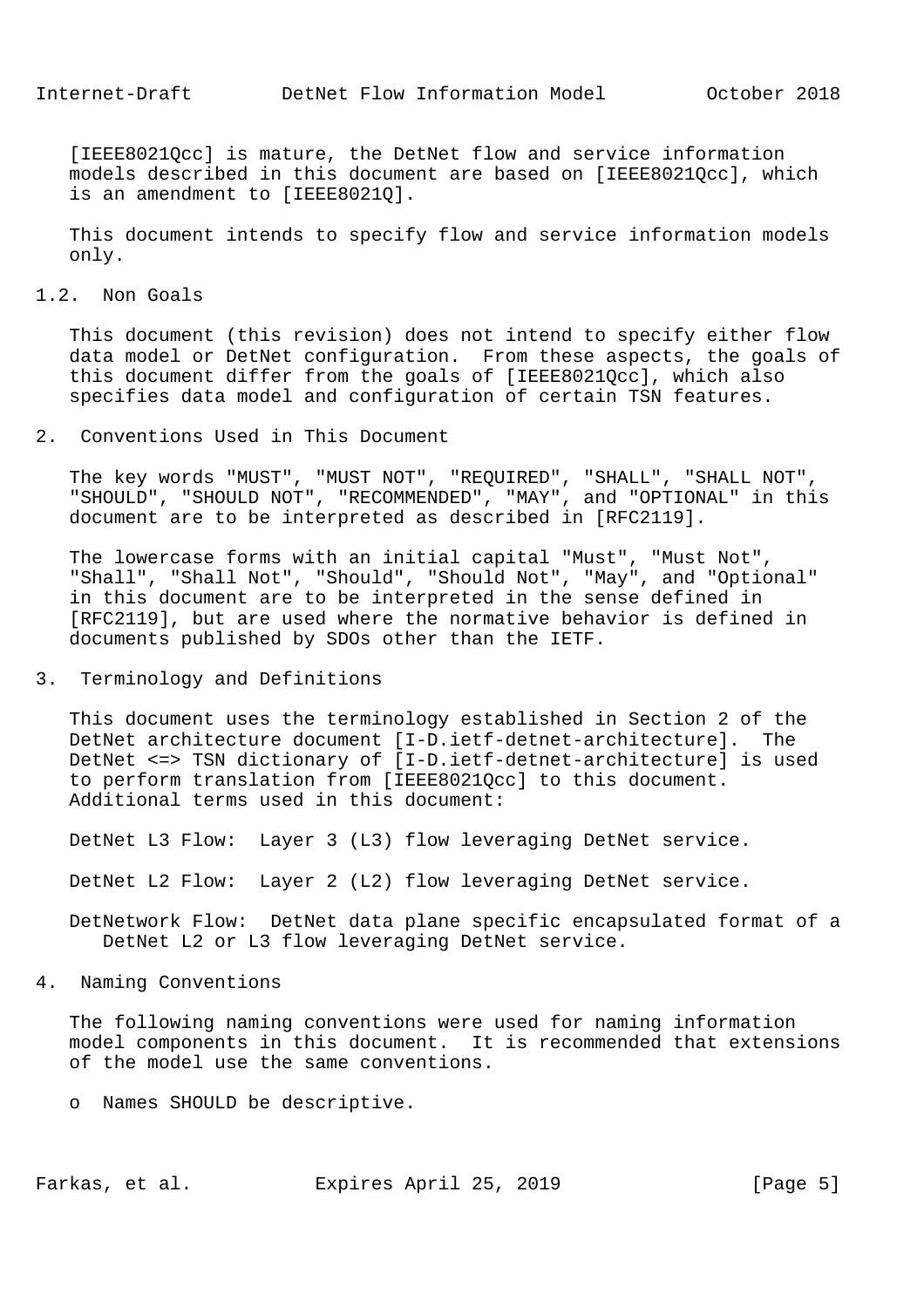- o Names MUST start with uppercase letters.
- o Composed names MUST use capital letters for the first letter of each component. All other letters are lowercase, even for acronyms. Exceptions are made for acronyms containing a mixture of lowercase and capital letters, such as IPv6. Examples are SourceMacAddress and DestinationIPv6Address.
- 5. Service model

## 5.1. Service overview

 The DetNet service can be defined as a service that provides a capability to carry a unicast or a multicast data flow for an application with constrained requirements on network performance, e.g., low packet loss rate and/or latency.

 The simplest DetNet service is to provide bridging over the DN domain (i.e., tunneling for L2), where the connected hosts are in the same broadcast (BC) domain. Forwarding over the DetNet domain is based on L2 (MAC) addresses (i.e. dst-MAC). Somewhat more sophisticated is DetNet Routing service that provides routing, so available only for L3 hosts that are in different BC domains. Forwarding over the DetNet domain is based on L3 (IP) addresses (i.e. dst-IP).

 Figure 5. and Figure 8. in [I-D.ietf-detnet-architecture] show the DetNet service related reference points and main components.

# 5.2. Service parameters

 A DetNet network receives DetNet flows via a UNI as shown in Figure 5 in [I-D.ietf-detnet-architecture]. The DetNet network connects the UNIs via tunnels in order to provide DetNet service as shown in Figure 8 in [I-D.ietf-detnet-architecture].

The DetNet service attributes are the following:

- o Bandwidth It is the bandwidth guaranteed for the DetNet service.
- o Delay parameters The are two delay parameters for a DetNet service:
	- \* Maximum latency, which is the maximum end-to-end one-way latency for the DetNet service.
	- \* Packet Delay Variation (PDV), which is the difference between the minimum and the maximum end-to-end one-way latency. The

Farkas, et al. Expires April 25, 2019 [Page 6]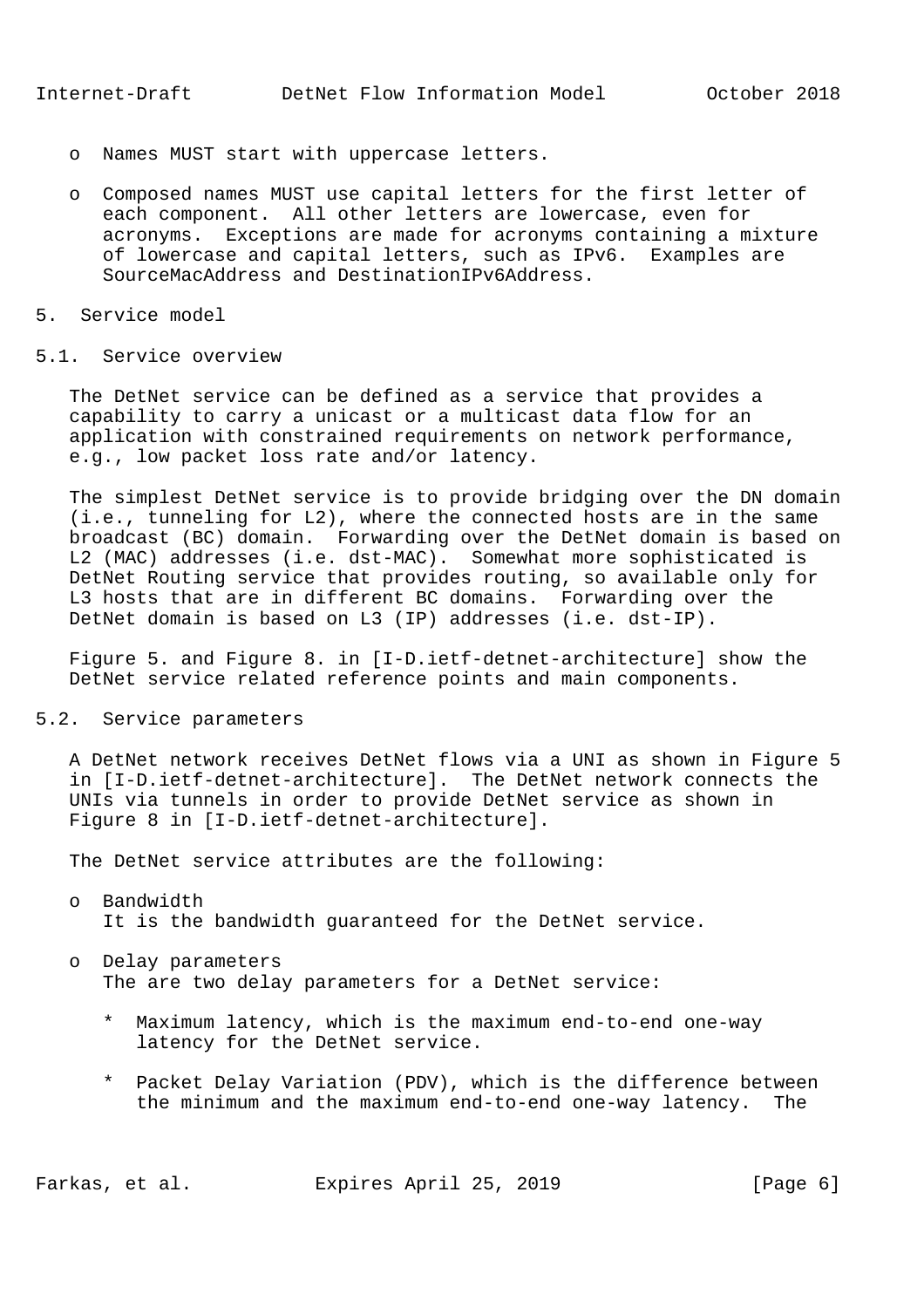PDV parameter describes the maximum packet delay variation for the DetNet service. (Note that PDV is sometimes referred to as jitter.)

- o Loss parameters
	- The maximum Packet Loss Ratio (PLR) parameter describes the maximum packet loss ratio for the DetNet service between the edges of the DetNet network.
	- \* Some applications have special loss requirement. The maximum consecutive loss tolerance parameter describes the maximum number of consecutive packets whose loss can be tolerated. The maximum consecutive loss tolerance can be measured based on sequence number.
- o Maximum allowed misordering Maximum allowed misordering describes the tolerable maximum number of packets that can be received out of order. The maximum allowed misordering can be measured based on sequence number. The value zero for the maximum allowed misordering indicates that in order delivery is required, misordering cannot be tolerated.
- o Connectivity type Two connectivity types are distinguished: point-to-point (p2p) and point-to-multipoint (p2mp). Connectivity type p2mp is created by a transport layer function (e.g., p2mp LSP). (Note: mp2mp connectivity is a superposition of p2mp connections.)
- o Service rank Service rank provides the rank of a service instance relative to other services in the network. Rank is used by the network in case of network resource limitation scenarios.
- 5.3. Reference Points

 From service model design perspective a fundamental question is the location of the service endpoints, i.e., where the service starts and ends.

 Note: Further discussion is needed based on data plane encapsulation results what reference points should be defined. Only some possible examples listed here:

 o App-flow endpoint: End system's internal reference point for the native data flow.

Farkas, et al. Expires April 25, 2019 [Page 7]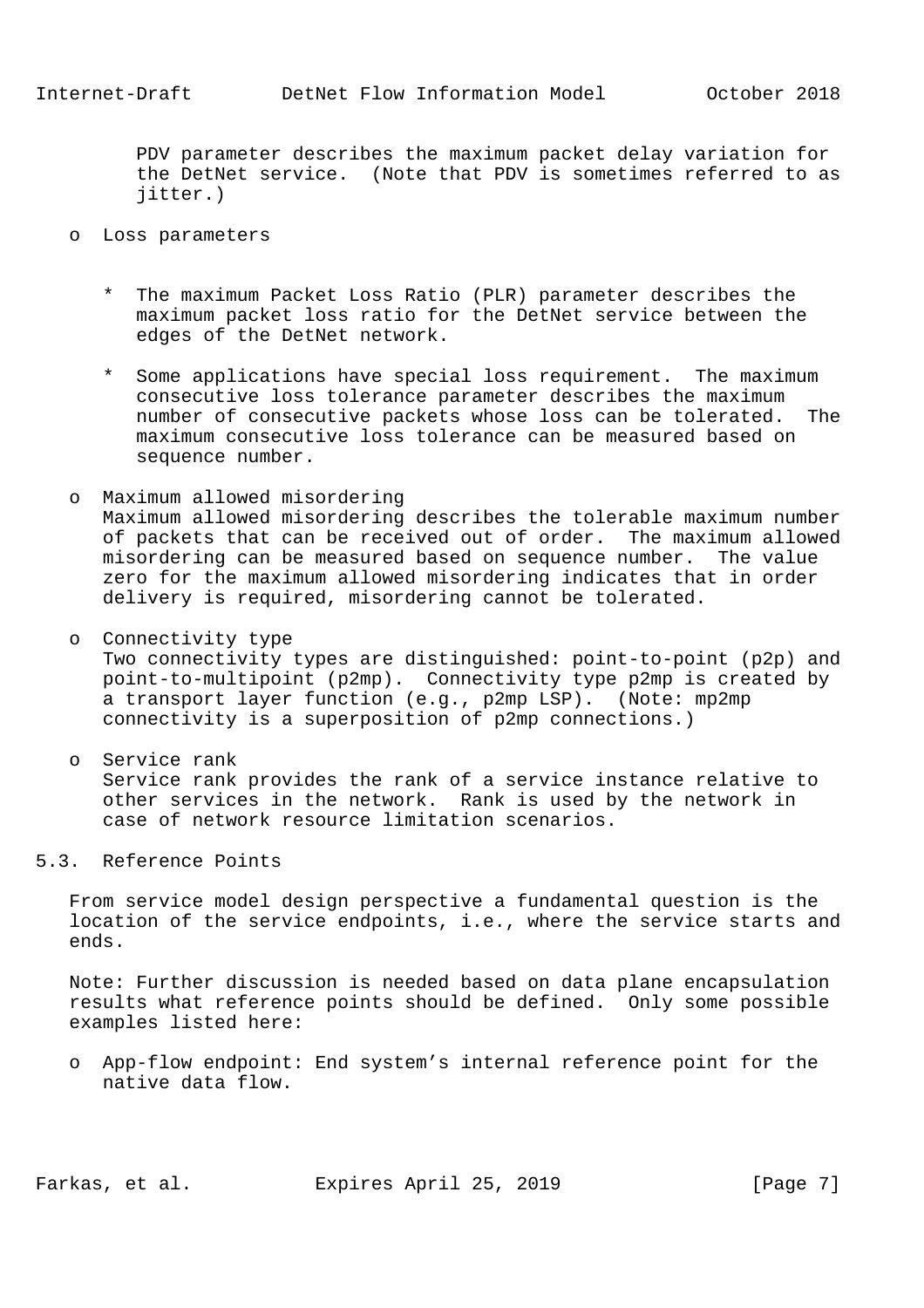o DetNet-UNI: UNI interface ("U") on a DetNet edge node.

o DetNet-NNI: NNI interface ("N") between DetNet domains.

 [[NOTE: Contributions are welcome whether we should define or distinguish internal reference point(s) for DetNet-aware end-systems as well. ]]

 DetNet-UNI and DetNet-NNI are assumed in this document to be packet based reference points and provide connectivity over the packet network and between domains. A DetNet-UNI adds networking technology specific encapsulation to the data flow in order to transport it over the network.

 [[NOTE: Differences between the service over end-systems internal reference points and DetNet-UNI is for further discussions. For example, in-order delivery is expected in end system internal reference points, whereas it is considered optional over the DetNet- UNI. ]]

## 5.4. Service scenarios

 Using the above defined reference points, two major service scenarios can be identified:

- o End-to-End-Service: the service reaches out to final source or destination nodes, so it is an e2e service between application hosting devices (end systems).
- o DetNet-Service: the service connects networking islands, so it is a service between the borders of network domain(s).

 [[NOTE: we may consider to define further scenarios based on the result of reference point related discussions. ]]

6. End System and DetNet domain

 Deterministic service is required by time/loss sensitive application(s) running on an end system during communication with its peer(s). Such a data exchange has various requirements on delay and/ or loss parameters.

 The DetNet architecture [I-D.ietf-detnet-architecture] distinguishes two kinds of end systems: Source and Destination. The same distinction is applied for the DetNet flow information model. In addition to the end systems interested in a flow, the status information of the flow is also important. Therefore, the DetNet flow information model relies on three high level groups:

Farkas, et al. Expires April 25, 2019 [Page 8]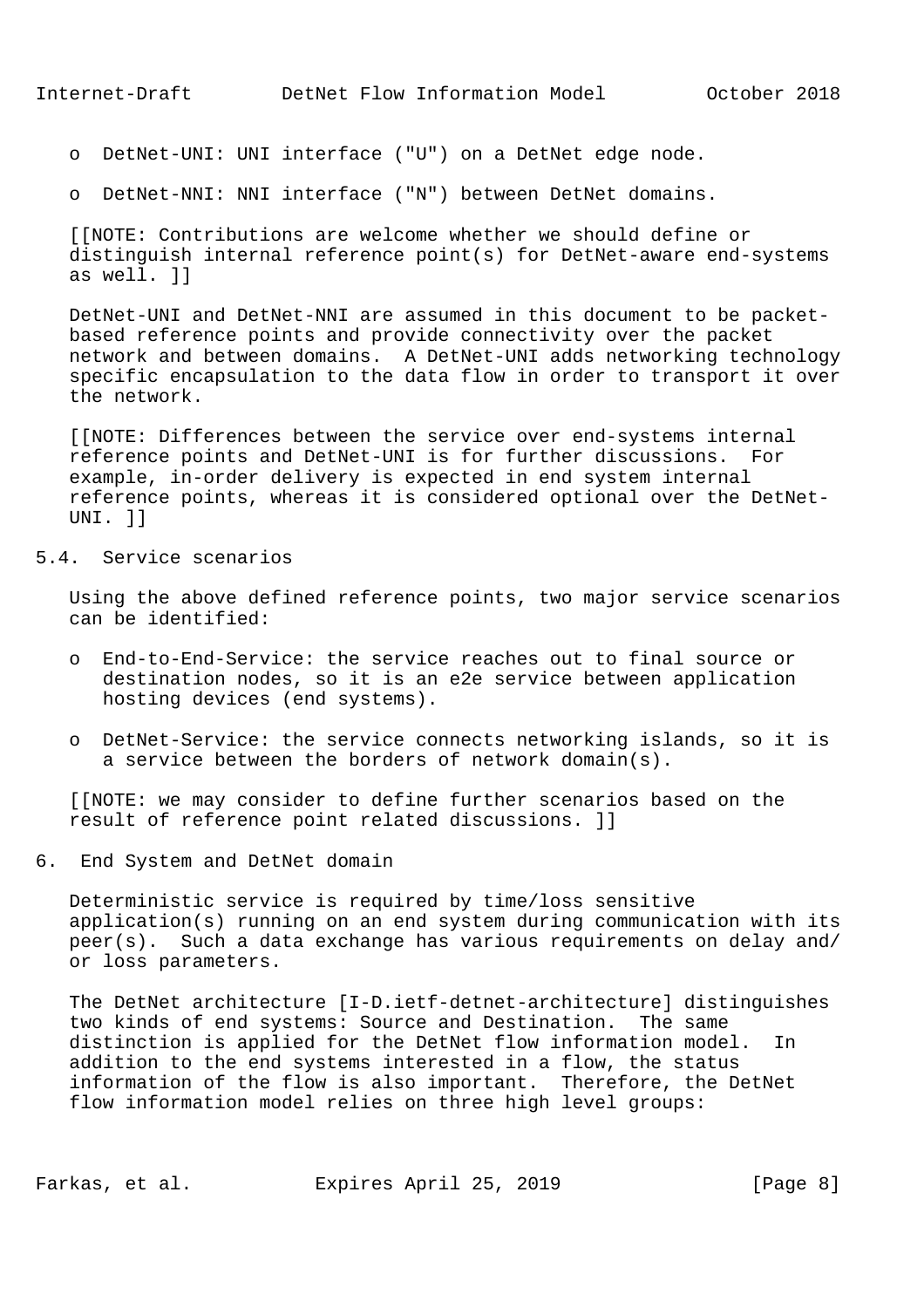- o Source: an end system capable of sourcing a DetNet flow. The Source information group includes elements that specify the Source for a single flow. This information group is applied from the user to the network.
- o Destination: an end system that is a destination of a DetNet flow. The Destination information group includes elements that specify the Destination for a single flow. This information group is applied from the user to the network.
- o Flow-Status: the status of a DetNet flow. The status information group includes elements that specify the status of the flow in the network. This information group is applied from the network to the user. This information group informs the user whether or not the flow is ready for use.

 From service perspective two kinds of edge nodes can be distinguished: Ingress and Egress. In addition the technology of the DetNet domain and the status of the service are also important. Therefore, the DetNet service information model relies on four high level groups:

- o Ingress: an edge system receiving a DetNet flow from a Source. The Ingress information group includes elements that specify the entry point for a single flow. This information group is applied from the network to the user.
- o Egress: an edge system sending traffic towards a Destination of a DetNet flow. The Egress information group includes elements that specify the egress point for a single flow. This information group is applied from the network to the user.
- o DetNet Domain: an administrative domain providing the DetNet service. The DetNet domain information group includes elements that specify the forwarding capabilities and methods for a single flow. This information group is applied within the network.
- o Service-Status: the status of a DetNet service. The status information group includes elements that specify the status of the service specific state of the network. This information group is applied from the network to the user. This information group informs the user whether or not the service is ready for use.

 There are two operations for each flow with respect to a Source or a Destination (and an Ingress or an Egress):

o Join: Source/Destination request to join the flow.

Farkas, et al. Expires April 25, 2019 [Page 9]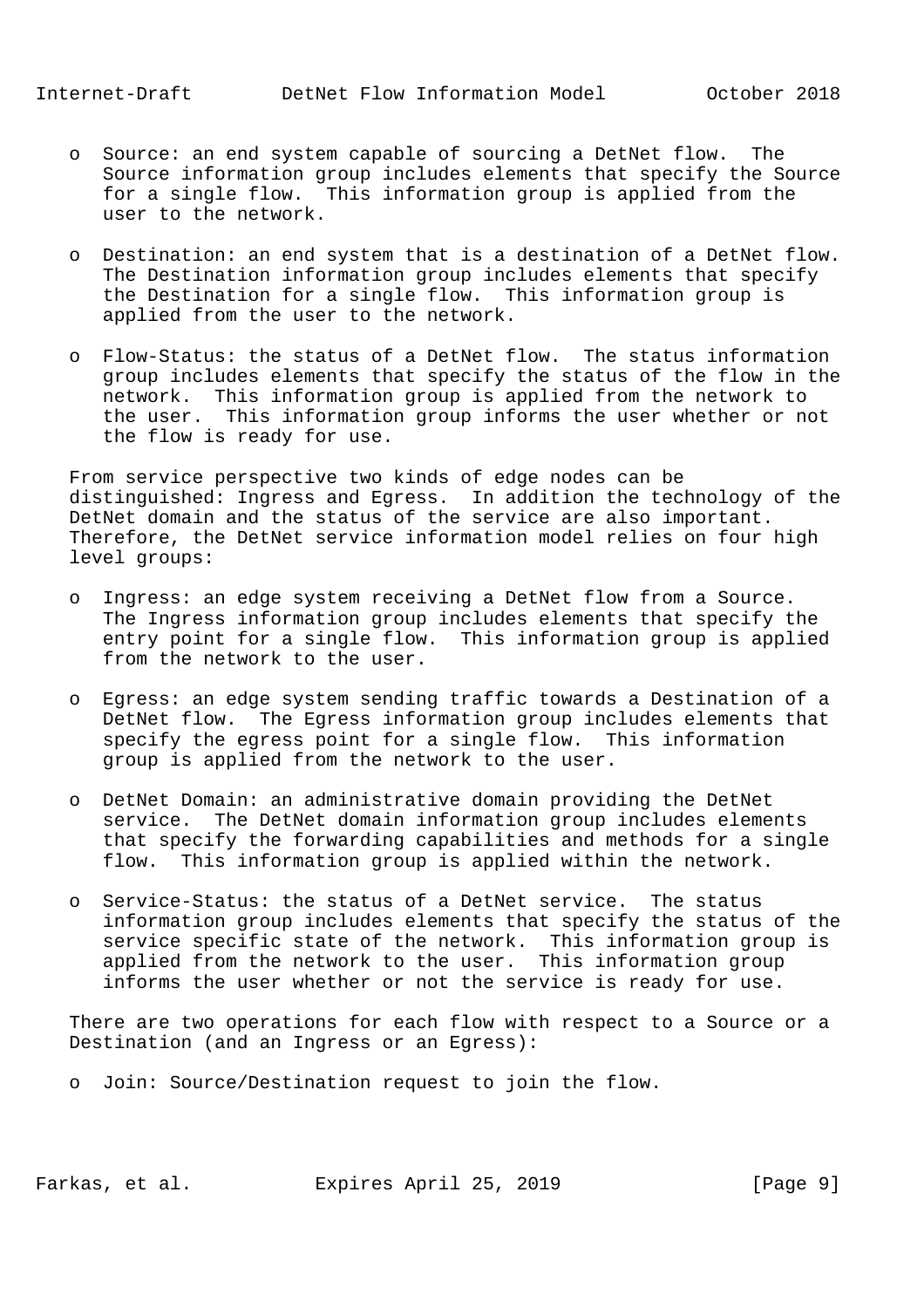- o Leave: Source/Destination request to leave the flow.
- o Modify: Source/Destination request to change the flow.

 Modify operation can be considered to address cases when a flow is slightly changed, e.g., only MaxPayloadSize (Section 7.2) has been changed. The advantage of having a Modify is that it allows to initiate a change of flow spec while leaving the current flow is operating until the change is accepted. If there is no linkage between the Join and the Leave, then in figuring out whether the new flow spec can be supported, the central entity has to assume that the resources committed to the current flow are in use. Via Modify the central entity knows that the resources supporting the current flow can be available for supporting the altered flow. Modify is considered to be an optional operation due to possible control-plane limitations.

 As the DetNet UNI can provide service for both L3 and L2 flows, end systems may not need to implement the L3 <=> L2 Transfer Function specified by [IEEE8021CB] (see, e.g., subclause 6.3; see also subclause 46.1 in [IEEE8021Qcc]). An edge node may implement a function similar to the Transfer Function, see, e.g., the Svc Proxy in Figure 3 in [I-D.ietf-detnet-architecture].

## 7. Flow

 The flows leveraging DetNet service can be unicast or multicast data flows for an application with constrained requirements on network performance, e.g., low packet loss rate and/or latency. Therefore, they can require different connectivity types: point-to-point (p2p) or point-to-multipoint (p2mp). The p2mp connectivity is created by a transport layer function (e.g., p2mp LSP) [I-D.ietf-detnet-dp-sol-mpls]. (Note that mp2mp connectivity is a superposition of p2mp connections.)

 Many flows using DetNet service are periodic with fix packet size (i.e., Constant Bit Rate (CBR) flows), or periodic with variable packet size.

 Delay and loss parameters are correlated because the effect of late delivery can result data loss for an application. However, not all applications require hard limits on both parameters (delay and loss). For example, some real-time applications allow graceful degradation if loss happens (e.g., sample-based processing, media distribution). Some others may require high-bandwidth connections that make the usage of techniques like packet replication economically challenging or even impossible. Some applications may not tolerate loss, but are not delay sensitive (e.g., bufferless sensors). Time/loss sensitive

Farkas, et al. Expires April 25, 2019 [Page 10]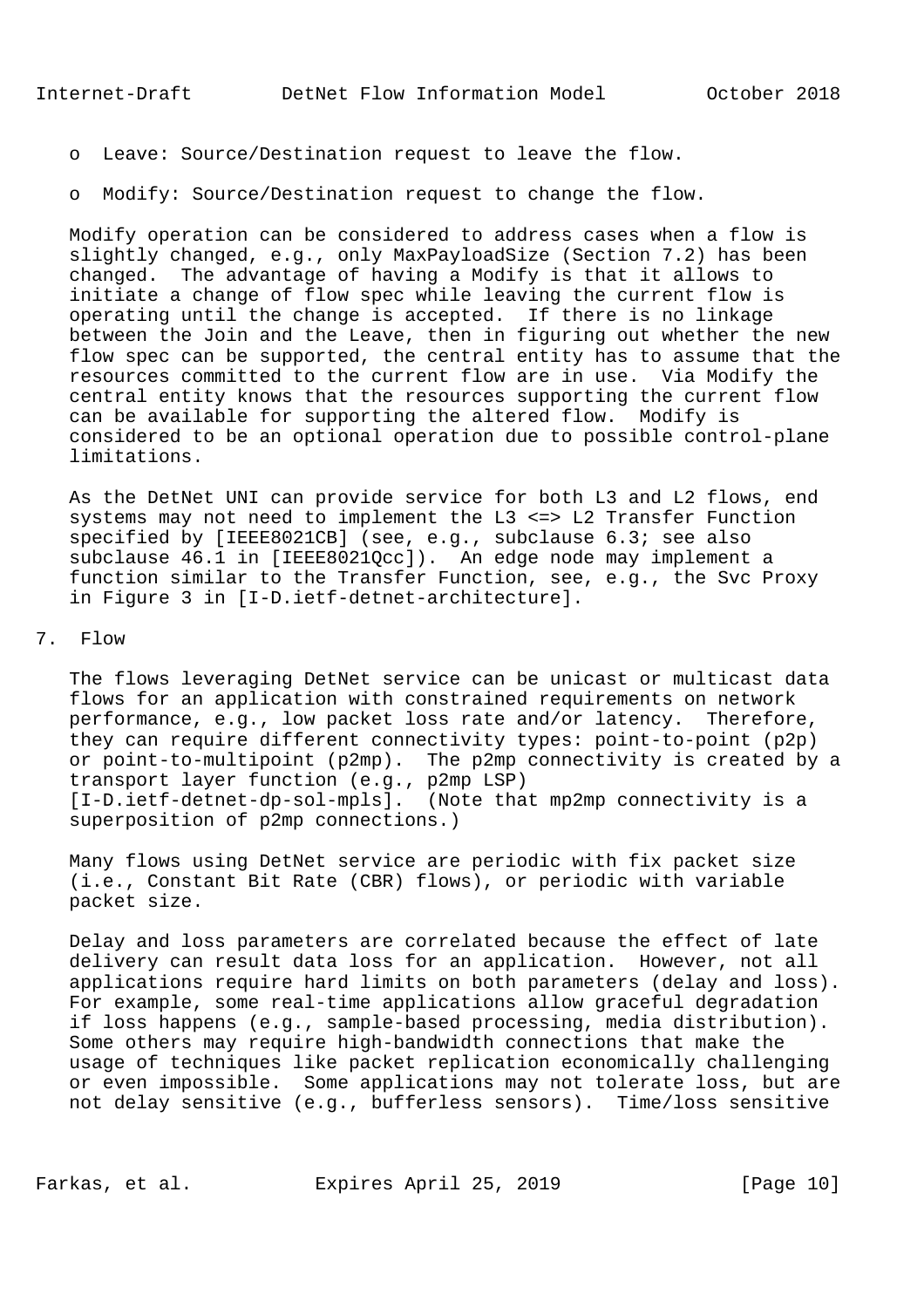applications may have somewhat special requirements especially for loss (e.g., no loss in two consecutive communication cycles; very low outage time, etc.).

Flows have the following attributes:

- a. DataFlowSpecification (Section 7.1)
- b. TrafficSpecification (Section 7.2)
- c. FlowRank (Section 7.3)

Flow attributes are described in the following sections.

7.1. Identification and Specification of Flows

 Identification options for DetNet flows at the UNI and within the DetNet domain are specified as follows; see Section 7.1.1 for DetNet L3 flows (at UNI), Section 7.1.2 for DetNet L2 flows (at UNI) and Section 7.1.3 for DetNetwork flows (within the network).

7.1.1. DetNet L3 Flow Identification and Specification at UNI

 DetNet L3 flows can be identified and specified by the following attributes:

- a. SourceIpAddress
- b. DestinationIpAddress
- c. IPv6FlowLabel
- d. Dscp
- e. Protocol
- f. SourcePort
- g. DestinationPort

7.1.2. DetNet L2 Flow Identification and Specification at UNI

 DetNet L2 flows can be identified and specified by the following attributes:

- a. DestinationMacAddress
- b. SourceMacAddress

Farkas, et al. Expires April 25, 2019 [Page 11]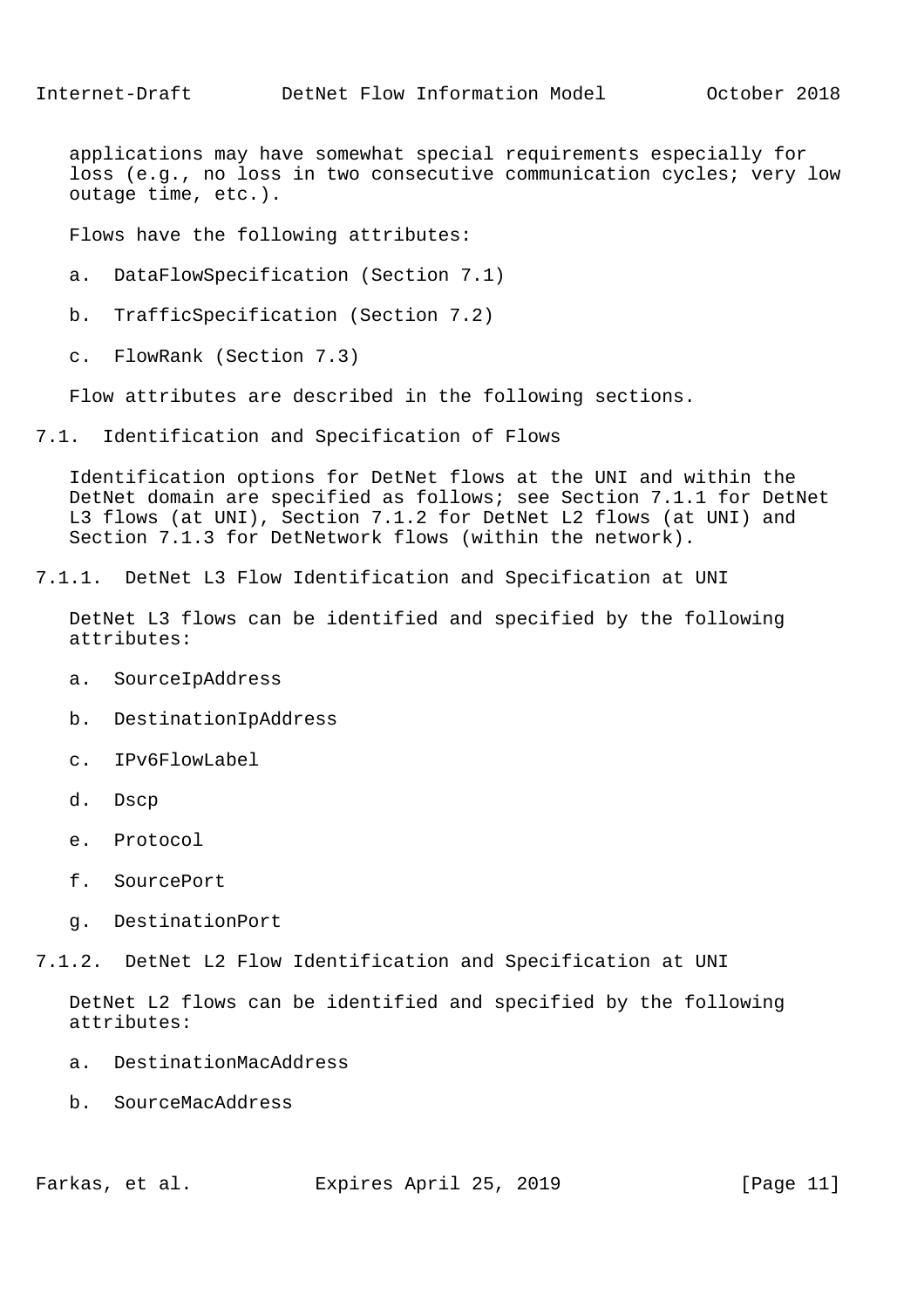- c. Pcp
- d. VlanId
- e. EtherType

 Note: The Multiple Stream Registration Protocol (MSRP) [IEEE8021Q] uses StreamID to match Talker registrations with their corresponding Listener registrations, i.e., to identify Streams (L2 TSN flows). The StreamID includes the following subcomponents:

- o A 48-bit MAC Address associated with the Talker sourcing the stream to the bridged network.
- o A 16-bit unsigned integer value, Unique ID, used to distinguish among multiple streams sourced by the same Talker.

7.1.3. DetNetwork Flow Identification and Specification

 Identification of DetNet flows within the DetNet domain are used in the service information model. The attributes are specific to the forwarding paradigm within the DetNet domain. DetNetwork flows can be identified and specified by the following attributes:

- a. SourceIpAddress
- b. DestinationIpAddress
- c. IPv6FlowLabel
- d. (Protocol)
- e. (SourcePort)
- f. (DestinationPort)
- g. MplsLabel

 [[Note: attributes in brackets are dependant on current dataplane discussions. ]]

## 7.2. Traffic Specification

 TrafficSpecification specifies how the Source transmits packets for the flow. This is effectively the promise/request of the Source to the network. The network uses this traffic specification to allocate resources and adjust queue parameters in network nodes.

Farkas, et al. Expires April 25, 2019 [Page 12]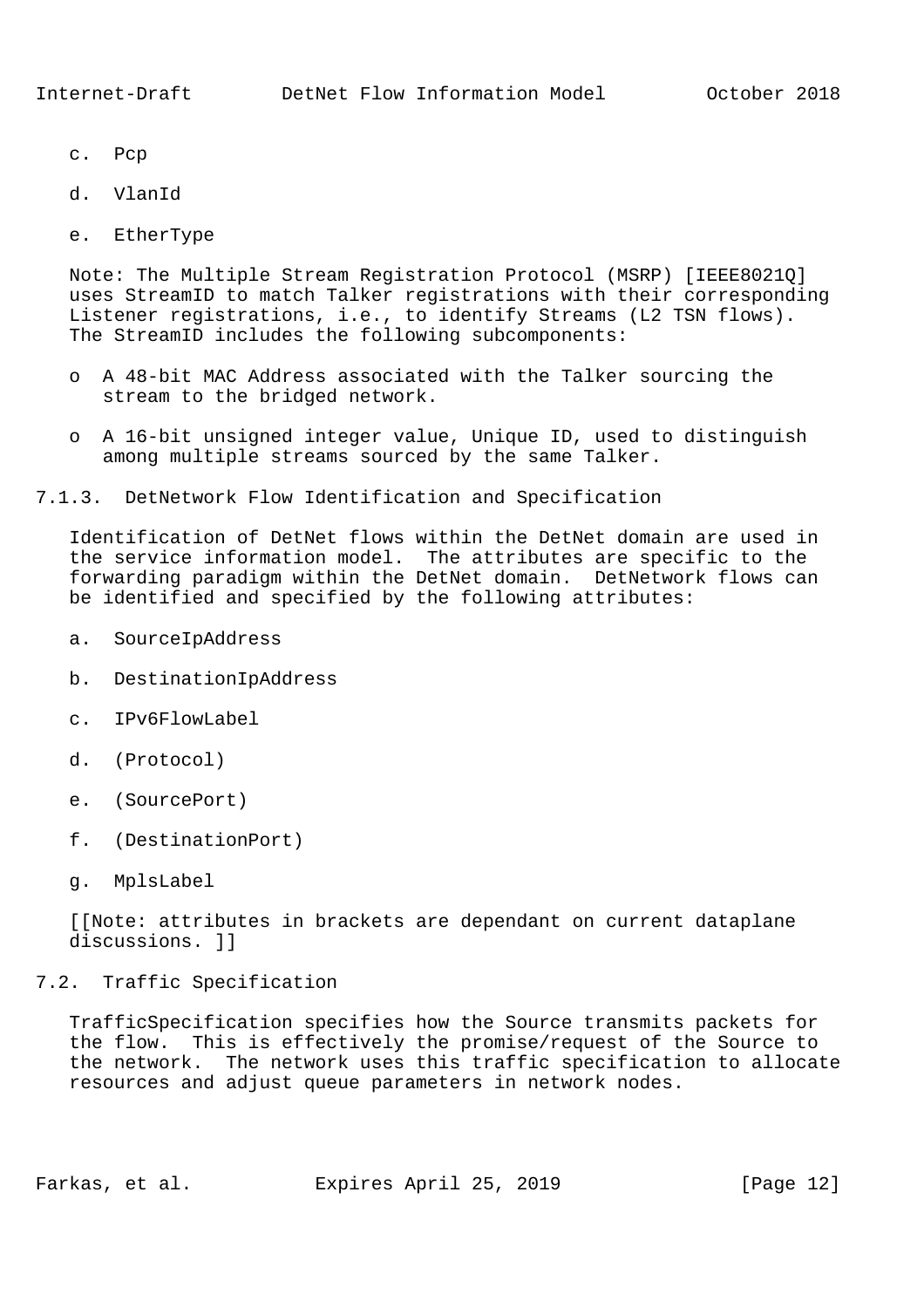TrafficSpecification has the following attributes:

- a. Interval: the period of time in which the traffic specification cannot be exceeded.
- b. MaxPacketsPerInterval: the maximum number of packets that the Source will transmit in one Interval.
- c. MaxPayloadSize: the maximum payload size that the Source will transmit.

 [[NOTE (to be removed from a future revision): These attributes can be used to describe any type of traffic (e.g., CBR, VBR, etc.) and can be used during resource allocation to represent worst case scenarios. Further optional attributes can be considered to achieve more efficient resource allocation. Such optional attributes might be worth for flows with soft requirements (i.e., the flow is only loss sensitive or only delay sensitive, but not both delay-and-loss sensitive). Possible options how to extend TrafficSpecification attributes is for further discussion. Identified options are described in the following notes.]]

 [[NOTE1: Based on the already defined attributes the most similar additional attributes for VBR type flows can be defined as follows:

- o AveragePacketsPerInterval: the average number of packets that the Source will transmit in one Interval.
- o AveragePayloadSize: the average payload size that the Source will transmit.

]]

 [[NOTE2: another alternative to deal better with various traffic types can rely on [RFC6003], which describes the support of Metro Ethernet Forum (MEF) Ethernet traffic parameters for using for resource reservation purposes. Such a Bandwidth Profile can be also adapted to describe the set of traffic parameters for a Detnet flow. Committed Rate indicates the rate at which traffic commits to be sent by the source (described in terms of the CIR (Committed Information Rate) and CBS (Committed Burst Size) attributes.) Excess Rate indicates the extent by which the traffic sent by the source exceeds the committed rate. The Excess Rate is described in terms of the EIR (Excess Information Rate) and EBS (Excess Burst Size) attributes. ]]

 [[NOTE3: a third alternative is to define application based traffic models such as [GPP22885] defines periodic and event-driven traffic model, and 5G PPP work defines traffic model for MTC (Machine Type

Farkas, et al. Expires April 25, 2019 [Page 13]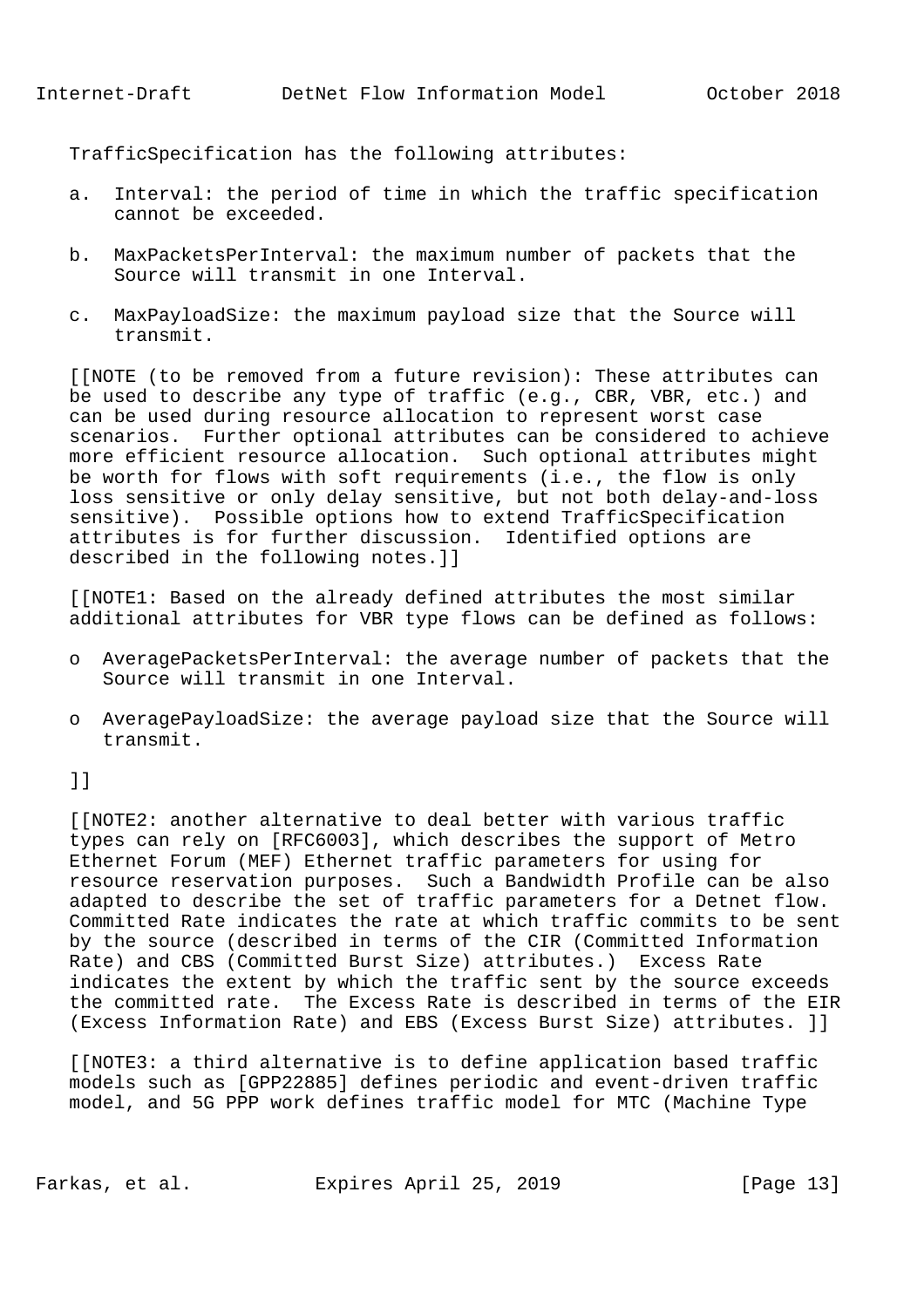Communication) use cases [I-D.ietf-detnet-use-cases]. Periodic traffic type is usually for status update between devices or devices transmit status report to a central unit in regular basis. TrafficPeriod, defines the period of the status update message. DataSize, defines the data size of the massage which is constant. 3GPP also defines approximately-periodic transmission with variations on period and uncertainty in the time arrival of the packets. Event triggered traffic type corresponds traffic being triggered by an MTC device event. MinIntervalBetweenEvent, defines the minimum interval between two events. Event-triggered transmission will not happen all the time, whenever an alert is sent, it waits until the issue being solved to be able to send another alert. MaxPacketPerEvent, defines the max number of packets within one message. ]]

## 7.3. Flow Rank

 FlowRank provides the rank of this flow relative to other flows in the network. This rank is used to determine success/failure of flow establishment. Rank (boolean) is used by the network to decide which flows can and cannot exist when network resources reach their limit. Rank is used to help to determine which flows can be dropped (i.e., removed from node configuration) if a port of a node becomes oversubscribed (e.g., due to network reconfiguration). The true value is more important than the false value (i.e., flows with false are dropped first).

# 7.4. Service Rank

 ServiceRank provides the rank of this service instance relative to other services in the network. This rank is used to determine success/failure of service instance establishment. Rank (boolean) is used by the network to decide which services can and cannot exist when network resources reach their limit. Rank is used to help to determine which services can be dropped (i.e., removed from node configuration) if a port of a node becomes oversubscribed (e.g., due to network reconfiguration). The true value is more important than the false value (i.e., services with false are dropped first).

 [[NOTE: relationship between ServiceRank and FlowRank needs further discussions. A 1:N relationship is assumed (a service instance can serv multiple flows). This sub-section is considered to move to the service related sections. 11

#### 8. Source

The Source object specifies:

Farkas, et al. Expires April 25, 2019 [Page 14]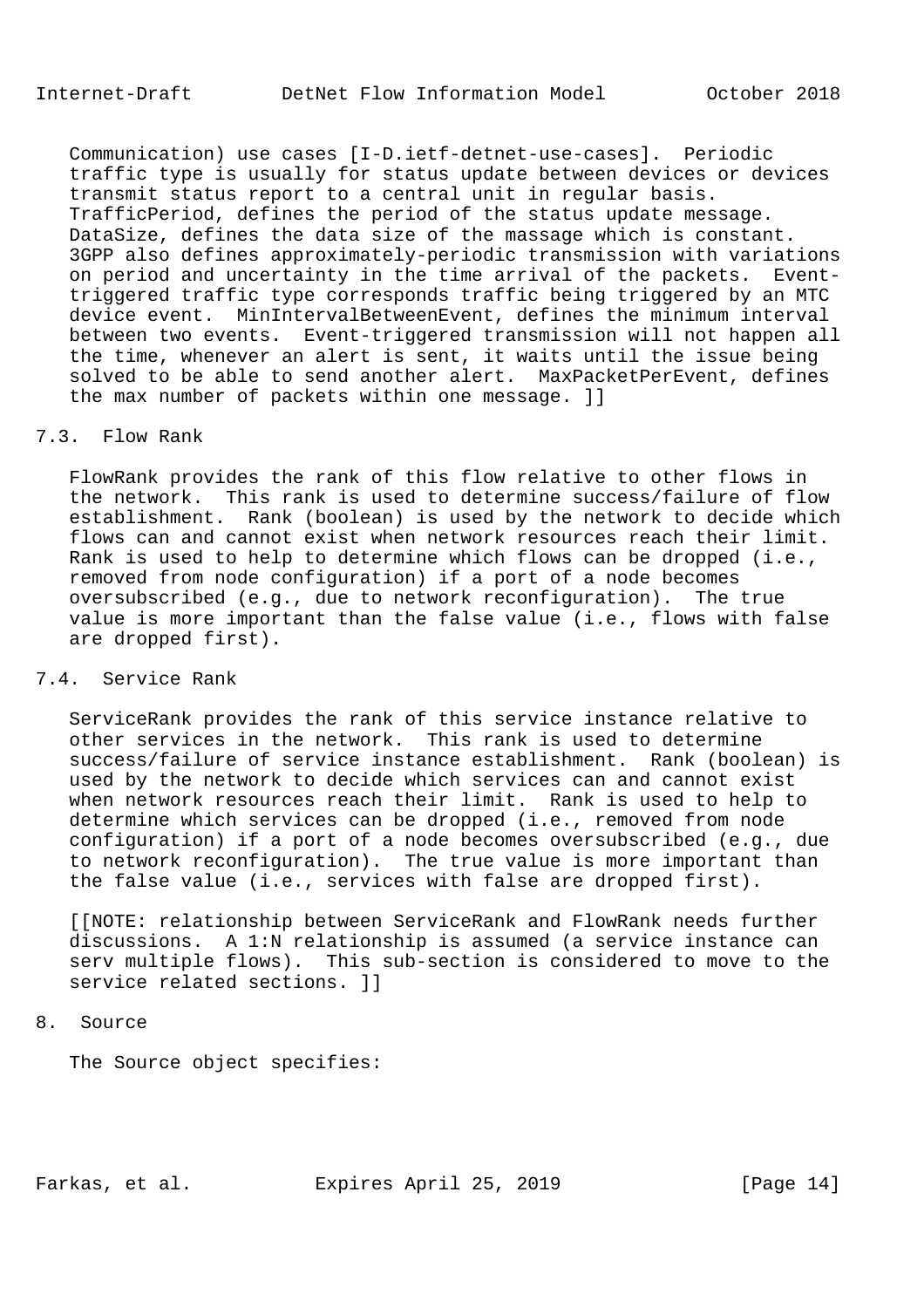- o The behavior of the Source for the flow (how/when the Source transmits).
- o The requirements of the Source from the network.
- o The capabilities of the interface(s) of the Source.

The Source object includes the following attributes:

- a. DataFlowSpecification (Section 7.1)
- b. TrafficSpecification (Section 7.2)
- c. FlowRank (Section 7.3)
- d. EndSystemInterfaces (Section 10.1)
- e. InterfaceCapabilities (Section 10.2)
- f. UserToNetworkRequirements (Section 10.3)

 For the join operation, the DataFlowSpecification, FlowRank, EndSystemInterfaces, and TrafficSpecification SHALL be included within the Source. For the join operation, the UserToNetworkRequirements and InterfaceCapabilities groups MAY be included within the Source.

 For the leave operation, the DataFlowSpecification and EndSystemInterfaces SHALL be included within the Source.

 For the modify operation, the same object SHALL and MAY included as for the join operation.

9. Destination

The Destination object includes the following attributes:

- a. DataFlowSpecification (Section 7.1)
- b. EndSystemInterfaces (Section 10.1)
- c. InterfaceCapabilities (Section 10.2)
- d. UserToNetworkRequirements (Section 10.3)

 For the join operation, the DataFlowSpecification and EndSystemInterfaces SHALL be included within the Destination. For

Farkas, et al. Expires April 25, 2019 [Page 15]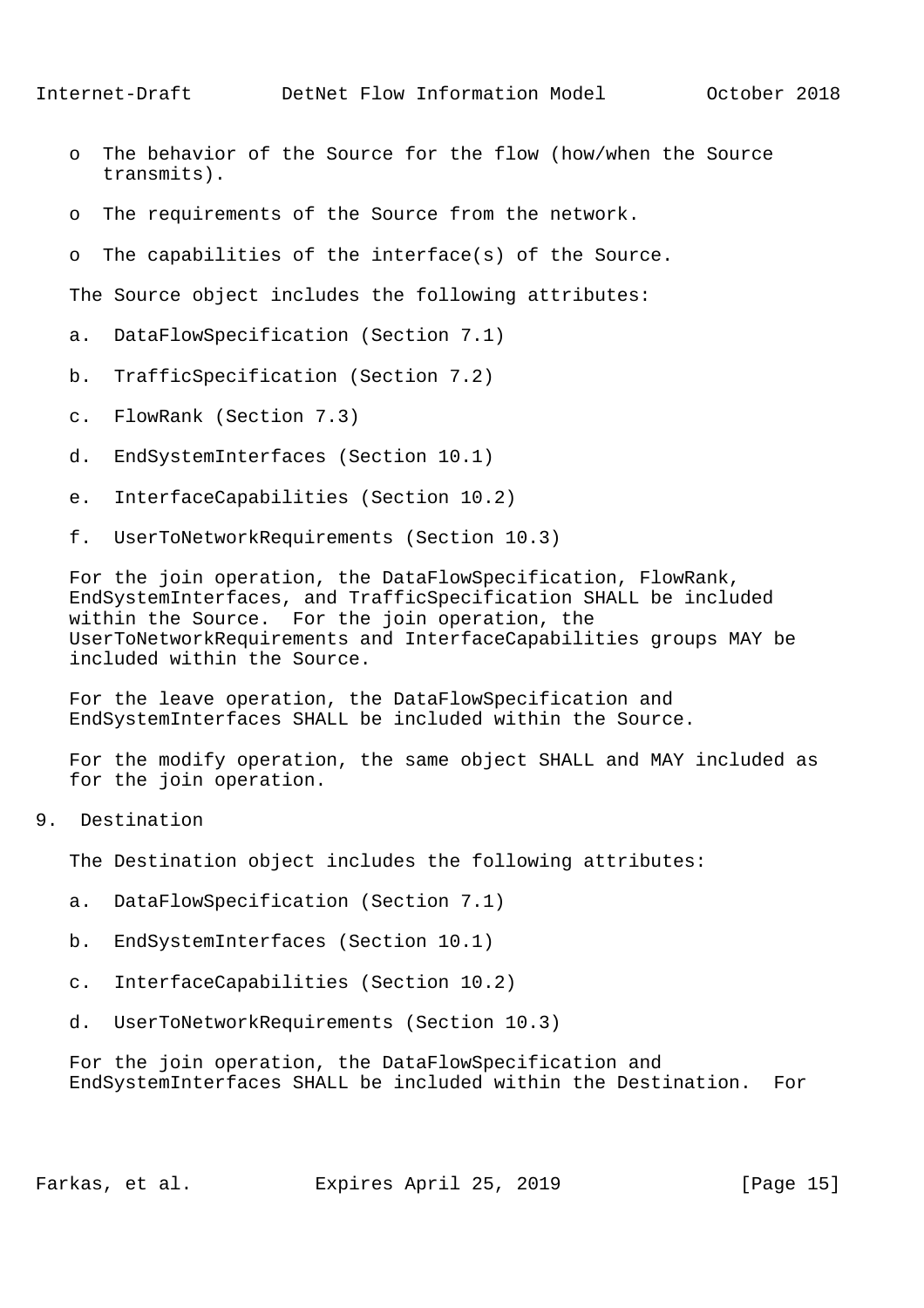the join operation, the UserToNetworkRequirements and InterfaceCapabilities groups MAY be included within the Destination.

 For the leave operation, the DataFlowSpecification and EndSystemInterfaces SHALL be included within the Destination.

 For the modify operation, the same object SHALL and MAY included as for the join operation.

 [[NOTE (to be removed from a future revision): Should we add DestinationRank? It could distinguish the importance of Destinations if the flow cannot be provided for all Destinations.]]

## 10. Common Attributes of Source and Destination

 Source and Destination end systems have the following common attributes in addition to DataFlowSpecification (Section 7.1).

#### 10.1. End System Interfaces

 EndSystemInterfaces is a list of identifiers, one for each physical interface (port) in the end system acting as a Source or Destination. An interface is identified by an IP or a MAC address.

 EndSystemInterfaces can refer also to logical sub-Interfaces if supported by the end system, e.g., based on IfIndex parameter.

#### 10.2. Interface Capabilities

 InterfaceCapabilities specifies the network capabilities of all interfaces (ports) contained in the EndSystemInterfaces object (Section 10.1). These capabilities may be configured via the InterfaceConfiguration object (Section 14.2) of the Status object (Section 14).

 Note that an end system may have multiple interfaces with different network capabilities. In this case, each interface should be specified in a distinct top-level Source or Destination object (i.e., one entry in EndSystemInterfaces (Section 10.1)). Use of multiple entries in EndSystemInterfaces is intended for network capabilities that span multiple interfaces (e.g., packet replication and elimination).";.

#### InterfaceCapabilities attributes:

- a. SubInterfaceCapable (sub-interface capable)
- b. PREF-Capable (packet replication and elimination capable)

Farkas, et al. Expires April 25, 2019 [Page 16]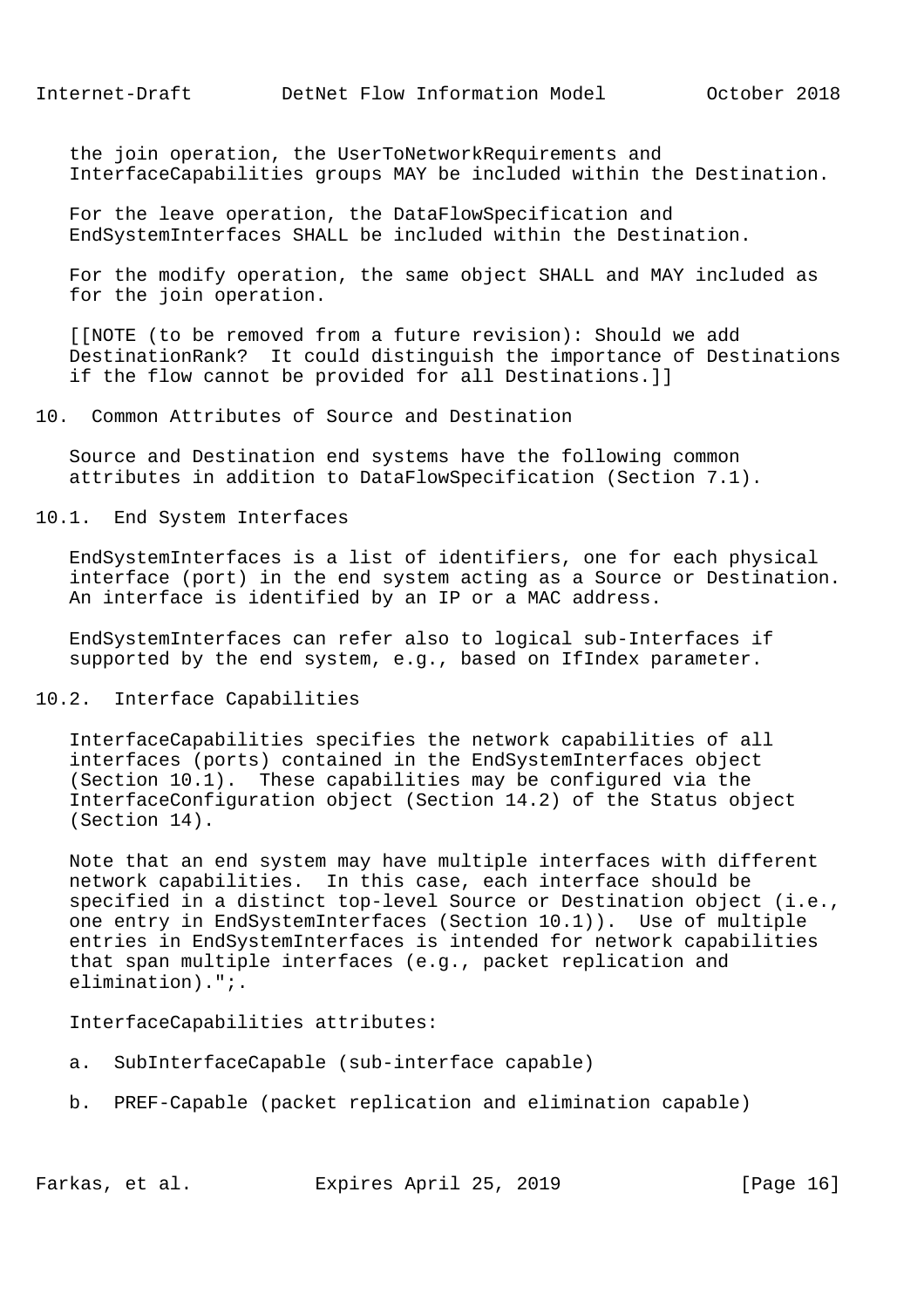[[NOTE (to be removed from a future revision): InterfaceCapabilities attributes are to be defined. For information, [IEEE8021Qcc] specifies the following attributes:

- o VlanTagCapable (Customer VLAN Tag capable)
- o CB-Capable (frame replication and elimination capable)
- o CB-StreamIdenTypeList (a list of the optional Stream Identification types supported by the interface as specified in [IEEE8021CB].)
- o CB-SequenceTypeList (a list of the optional Sequence Encode/Decode types supported by the interface as specified in [IEEE8021CB].)

]]

10.3. User to Network Requirements

 UserToNetworkRequirements specifies user requirements for the flow, such as latency and reliability.

 The UserToNetworkRequirements object includes the following attributes:

- a. NumReplicationTrees
- b. MaxLatency

 NumReplicationTrees specifies the number of maximally disjoint trees that the network should configure to provide packet replication and elimination for the flow. NumReplicationTrees is provided by the Source only. Destinations SHALL set this element to one. Value zero and one indicate no packet replication and elimination for the flow. When NumReplicationTrees is greater than one, packet replication and elimination is to be used for the flow. If the Source sets this element to greater than one, and packet replication and elimination is not possible in the network (e.g., no disjoint paths, or the nodes do not support packet replication and elimination), then the FailureCode of the Status object is non-zero (Section 14.1).

 MaxLatency is the maximum latency from Source to Destination(s) for a single packet of the flow. MaxLatency is specified as an integer number of nanoseconds. When this requirement is specified by the Source, it must be satisfied for all Destinations. When this requirement is specified by a Destination, it must be satisfied for that particular Destination only. If the UserToNetworkRequirements group is not provided within the Source or Destination object, then

Farkas, et al. Expires April 25, 2019 [Page 17]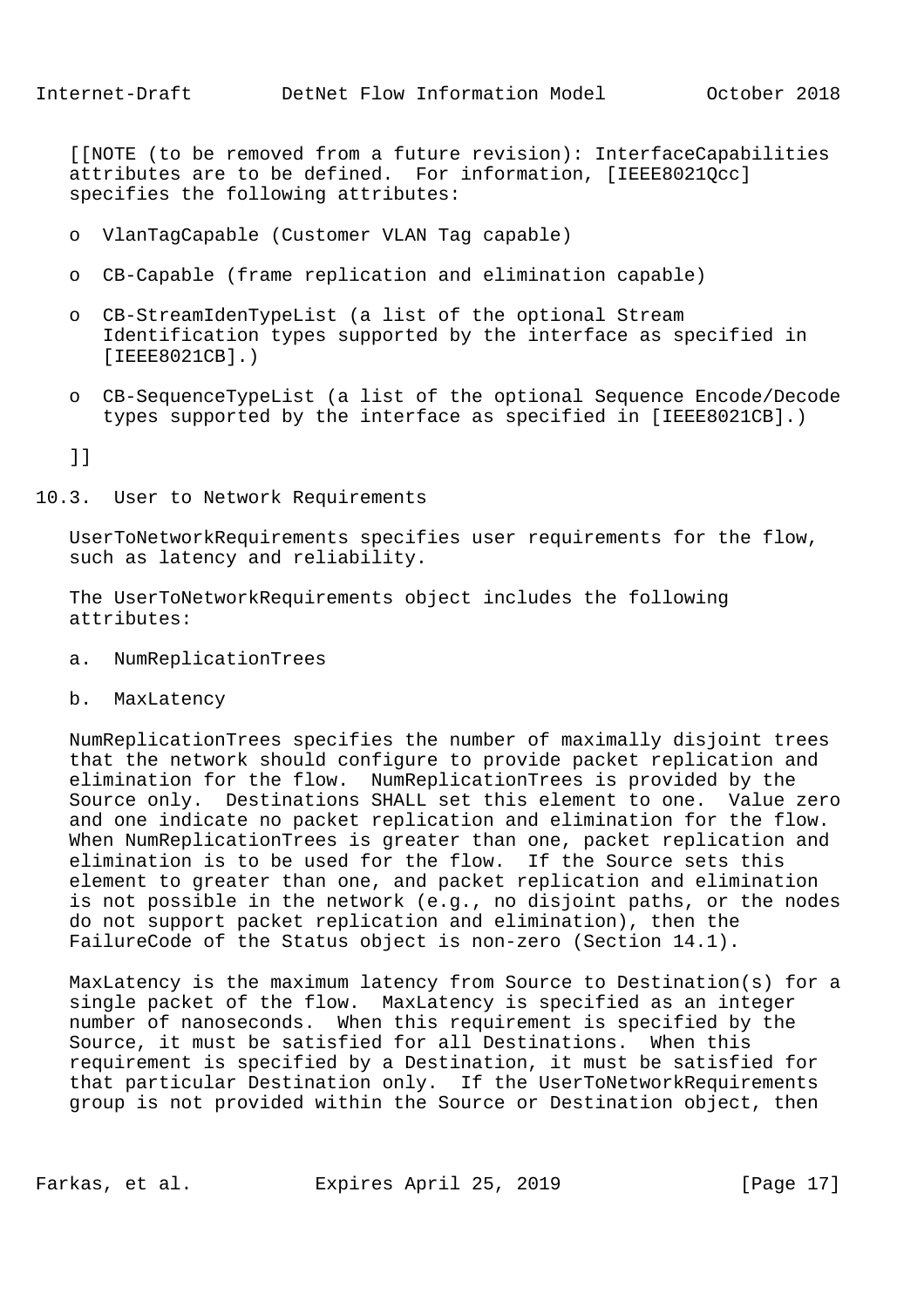Internet-Draft DetNet Flow Information Model October 2018

 value zero SHALL be used for this element. Value zero represents a special use for the maximum latency requirement. Value zero locks down the initial latency that the network provides in the AccumulatedLatency parameter of the Status object (Section 14) after the successful configuration of the flow, such that any subsequent increase in the latency beyond that initial value causes the flow to fail.

 [[NOTE-1 (to be removed from a future revision): Should we add a parameter to specify the maximum packet loss rate that can be tolerated for the flow?]]

 [[NOTE-2 (to be removed from a future revision): TrafficSpecification (Section 7.2) specifies the Peak Information Rate (PIR) of the flow, which is a kind of user requirement to the network. Should we add Committed Information Rate (CIR), i.e., the minimum rate the user requests to be guaranteed for the flow by the network?]]

11. Ingress

Placeholder ...

12. Egress

Placeholder ...

13. DetNet Domain

 The DetNet Domain may change the encapsulation of a DetNet L2 or L3 flow at the UNI. That impacts not only how a flow can be recognised inside the DetNet domain but also the resource reservation calculations.

The DetNet Domain object specifies:

- o The behavior of the flow (how/when it is transmited).
- o The requirements of the flow from the network.
- o The capabilities of the DetNet domain.

The DetNet domain object includes the following attributes:

- a. DataFlowSpecification (Section 7.1)
- b. TrafficSpecification (Section 7.2)
- c. ServiceRank (Section 7.4)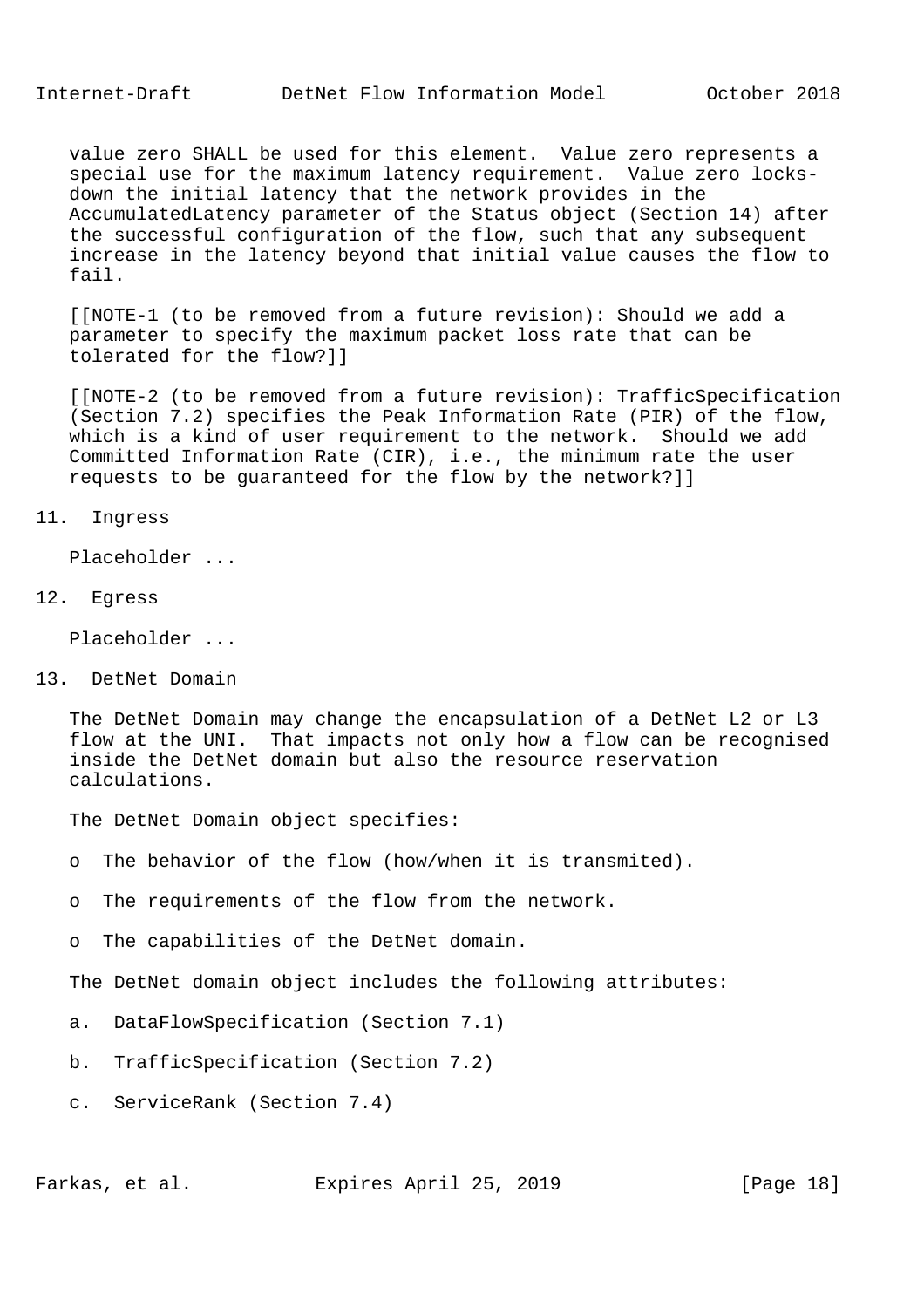- d. DetnetDomainCapabilities (Section 13.1)
- e. UserToNetworkRequirements (Section 10.3)
- 13.1. DetNet Domain Capabilities

 DetnetDomainCapabilities specifies the network capabilities, which can be used to provide DetNet service. DetNet Edge nodes may change the encapsulation of a flow according to the data plane used inside the DetNet domain.

DetnetDomainCapabilities object includes the following attributes:

- a. EncapsulationFormat (data plane specific encapsulation)
- b. PREF-Capable (packet replication and elimination capable)
- 14. Flow-status

 The FlowStatus object is provided by the network each Source and Destination of the flow. The Status object provides the status of the flow with respect to the establishment of the flow by the network. The Status object is delivered via the corresponding UNI to each Source and Destination end system of the flow. The Status is distinct for each Source or Destination because the AccumulatedLatency and InterfaceConfiguration objects are distinct, see below.

 The Status object SHALL include the attributes a), b), c); and MAY include attributes d), e):

- a. DataFlowSpecification (Section 7.1)
- b. StatusInfo (Section 14.1)
- c. AccumulatedLatency (this section below)
- d. InterfaceConfiguration (Section 14.2)
- e. FailedInterfaces (Section 14.3)

 DataFlowSpecification identifies the flow for which status is provided. DataFlowSpecification is described in (Section 7.1) If the Status object is provided without a Source or Destination object in a protocol message via a UNI, then the DataFlowSpecification object SHALL be included within the Status object for both join and leave operations. If the Status object immediately follows a Source or Destination object in the protocol message, then the

Farkas, et al. Expires April 25, 2019 [Page 19]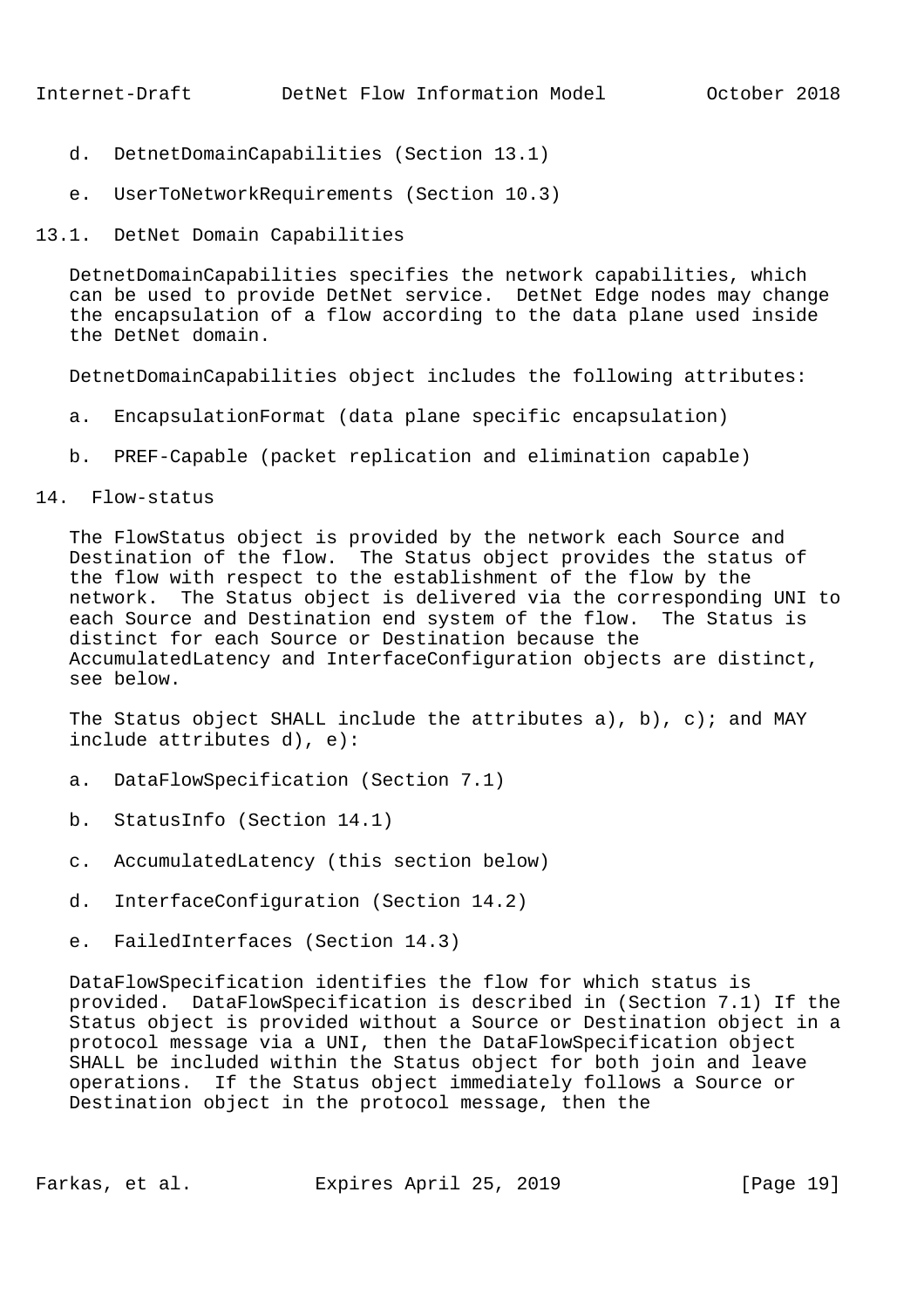DataFlowSpecification object is obtained from the Source/Destination object, and therefore DataFlowSpecification is not required within the Status object.

 AccumulatedLatency provides the worst-case latency that a single packet of the flow can encounter along its current path(s) in the network. When provided to a Source, AccumulatedLatency is the worst case latency for all Destinations (worst path). AccumulatedLatency is specified as an integer number of nanoseconds. Latency is measured using the time at which the data frame's message timestamp point passes the reference plane marking the boundary between the network media and PHY. The message timestamp point is specified by IEEE Std 802.1AS [IEEE8021AS] for various media. For a successful Status, the network returns a value less than or equal to the MaxLatency of the UserToNetworkRequirements (Section 10.3). If the NumReplicationTrees of the UserToNetworkRequirements (Section 10.3) is one, then the AccumlatedLatency SHALL provide the worst latency for the current path from the Source to each Destination. If the path is changed (e.g., due to rerouting), then the AccumulatedLatency changes accordingly. If the NumReplicationTrees of the UserToNetworkRequirements (Section 10.3) is greater than one, AccumlatedLatency SHALL provide the worst latency for all paths in use from the Source to each Destination.

## 14.1. Status Info

 StatusInfo provides information regarding the status of a flow's configuration in the network.

The StatusInfo object MAY include the following attributes:

- a. SourceStatus is an enumeration for the status of the flow's Source:
	- \* None: no Source
	- \* Ready: Source is ready
	- \* Failed: Source failed
- b. DestinationStatus is an enumeration for the status of the flow's Destinations:
	- \* None: no Destination
	- \* Ready: all Destinations are ready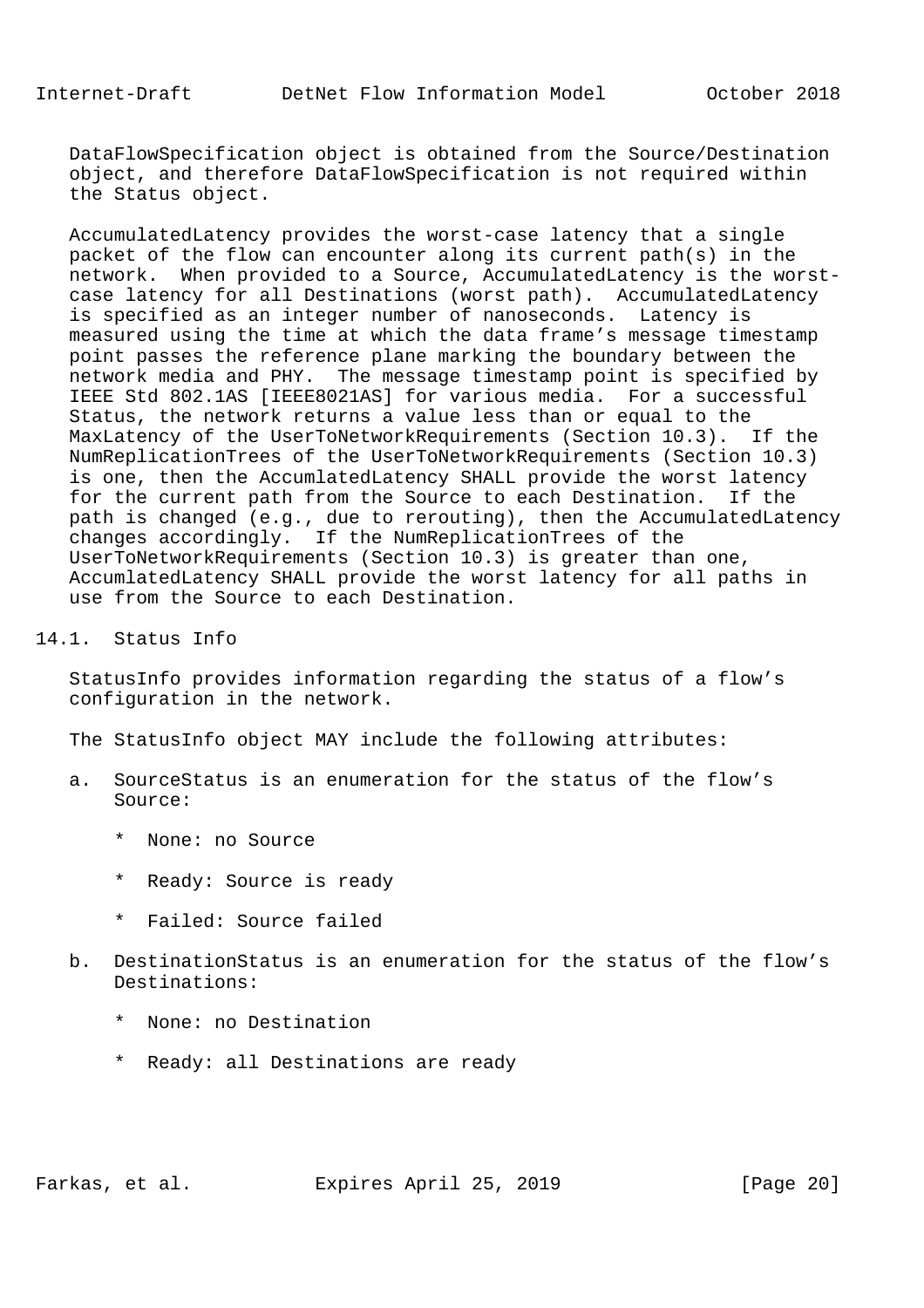- \* PartialFailed: One or more Destinations ready, and one or more Listeners failed. The flow can be used if the Source is Ready.
- \* Failed: All Destinations failed.
- c. FailureCode: A non-zero code that specifies the problem if the flow encounters a failure (e.g., packet replication and elimination is requested but not possible, or SourceStatus is Failed, or DestinationStatus is Failed, or DestinationStatus is PartialFailed).

 [[NOTE (to be removed from a future revision): FailureCodes to be defined for DetNet. Table 46-1 of [IEEE8021Qcc] describes TSN failure codes.]]

14.2. Interface Configuration

 InterfaceConfiguration provides information about of interfaces in the Source/Destination. This configuration related information assists the network in meeting the requirements of the flow. The InterfaceConfiguration object is according to the capabilities of the interface. InterfaceConfiguration can be distinct for each Source or Destination of each flow. If the InterfaceConfiguration object is not provided within the Status object, then the network SHALL assume zero elements as the default (no interface configuration).

 The InterfaceConfiguration object MAY include one or more the following attributes:

- a. MAC or IP Address to identify the interface
- b. DataFlowSpecification (Section 7.1)

14.3. Failed Interfaces

 FailedInterfaces provides a list of one or more physical interfaces (ports) in the failed node when a failure occurs in the network.

The FailedInterface object includes the following attributes:

a. MAC or IP Address to identify the interface

b. InterfaceName

 InterfaceName is the name of the interface (port) within the node. This interface name SHALL be persistent, and unique within the node.

Farkas, et al. Expires April 25, 2019 [Page 21]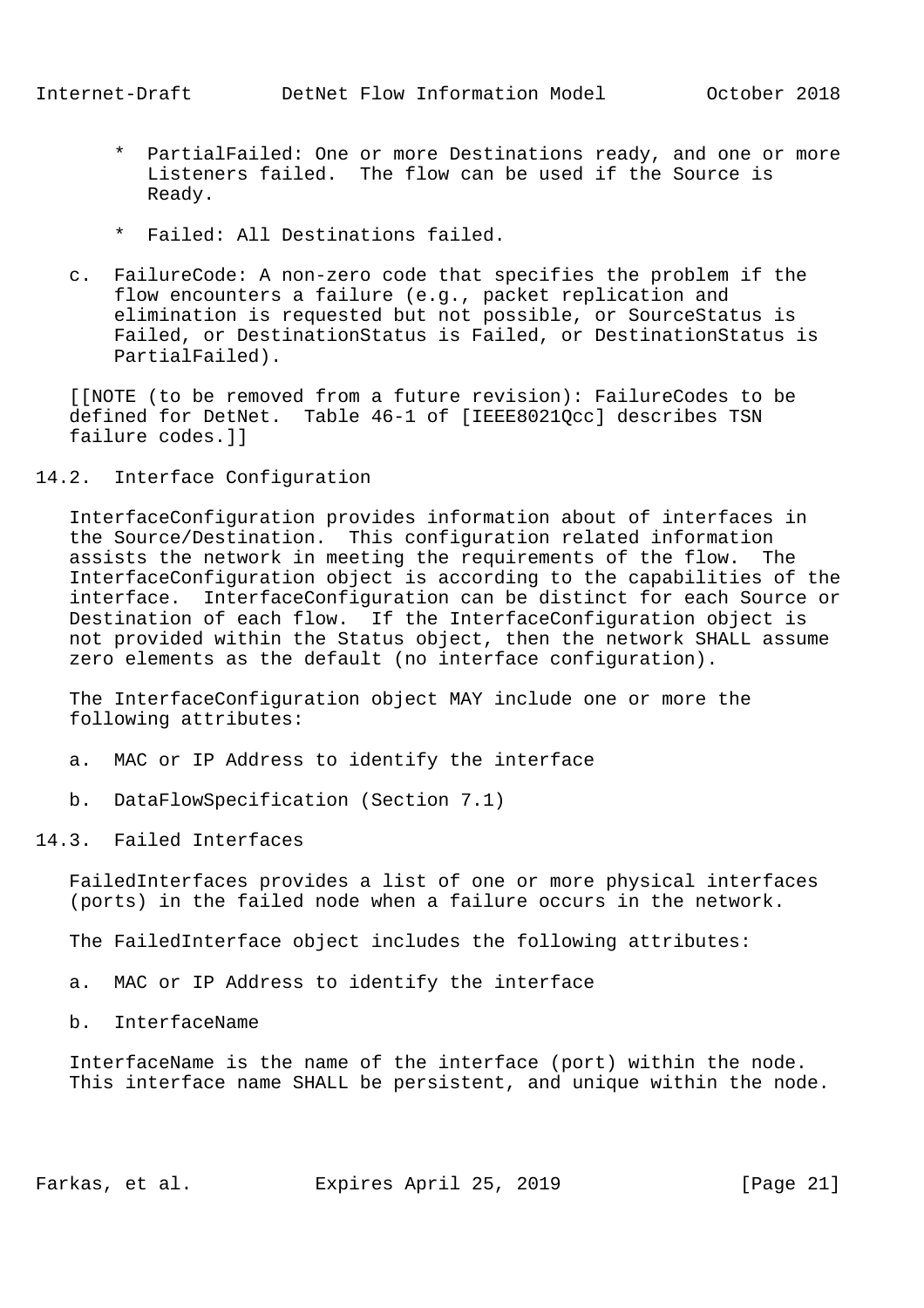15. Service-status

Placeholder ...

16. Summary

 This document describes DetNet flow information model both for DetNet L3 flows and DetNet L2 flows based on the TSN data model specified by [IEEE8021Qcc]. This revision is extended with DetNet specific flow information model elements.

17. IANA Considerations

N/A.

18. Security Considerations

N/A.

- 19. References
- 19.1. Normative References
	- [I-D.ietf-detnet-architecture] Finn, N., Thubert, P., Varga, B., and J. Farkas, "Deterministic Networking Architecture", draft-ietf detnet-architecture-08 (work in progress), September 2018.
	- [I-D.ietf-detnet-dp-sol-mpls] Korhonen, J. and B. Varga, "DetNet MPLS Data Plane Encapsulation", draft-ietf-detnet-dp-sol-mpls-01 (work in progress), October 2018.
	- [RFC2119] Bradner, S., "Key words for use in RFCs to Indicate Requirement Levels", BCP 14, RFC 2119, DOI 10.17487/RFC2119, March 1997, <https://www.rfc-editor.org/info/rfc2119>.
	- [RFC6003] Papadimitriou, D., "Ethernet Traffic Parameters", RFC 6003, DOI 10.17487/RFC6003, October 2010, <https://www.rfc-editor.org/info/rfc6003>.
- 19.2. Informative References

[GPP22885]

 3GPP, "Study on LTE support for Vehicle-to-Everything (V2X) services", <http://www.3gpp.org/DynaReport/22885.html>.

Farkas, et al. Expires April 25, 2019 [Page 22]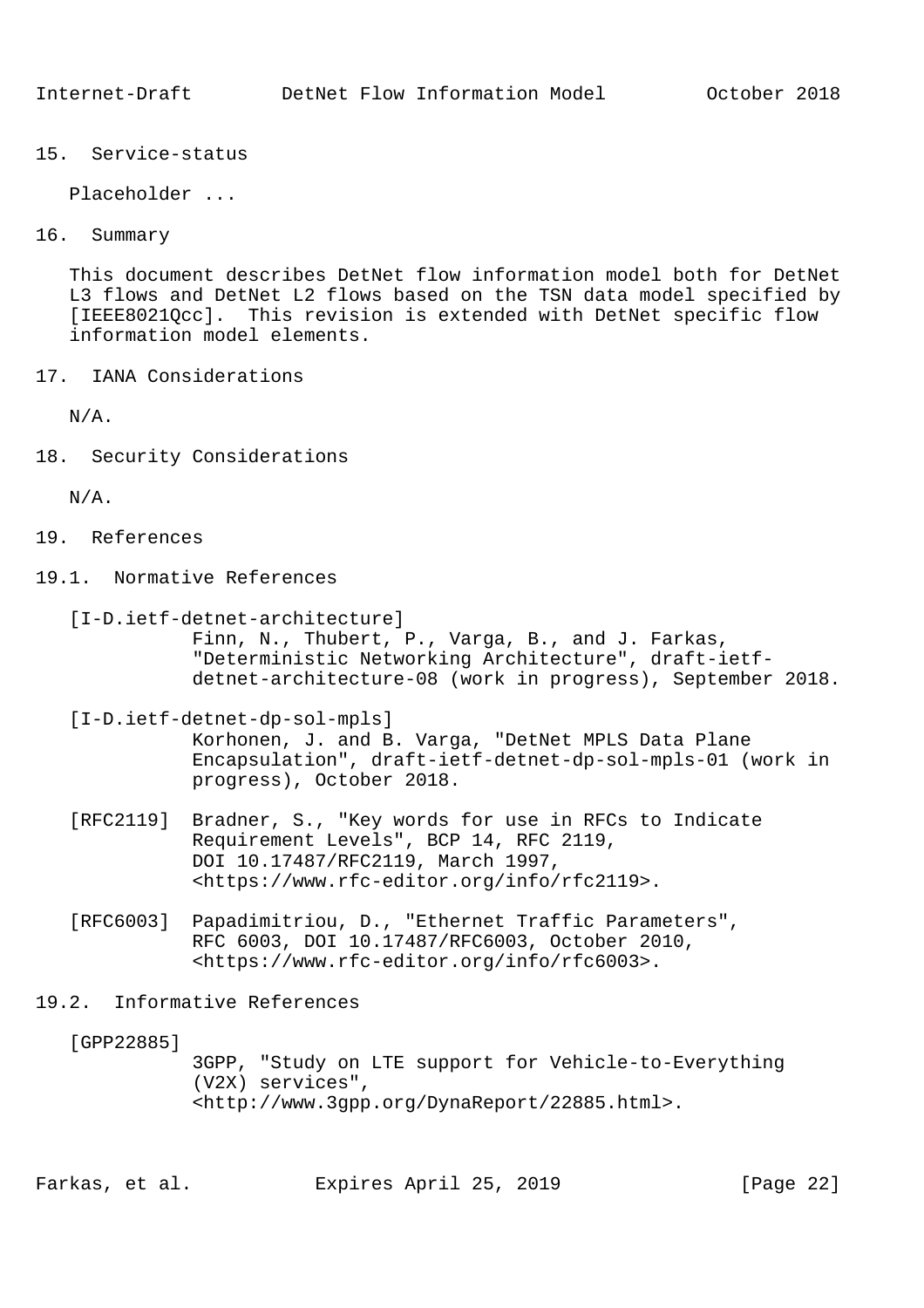#### [I-D.ietf-detnet-use-cases]

 Grossman, E., "Deterministic Networking Use Cases", draft ietf-detnet-use-cases-19 (work in progress), October 2018.

#### [IEEE8021AS]

 IEEE 802.1, "IEEE 802.1AS-2011: IEEE Standard for Local and metropolitan area networks - Timing and Synchronization for Time-Sensitive Applications in Bridged Local Area Networks", 2011, <http://standards.ieee.org/getieee802/ download/802.1AS-2011.pdf>.

#### [IEEE8021CB]

 IEEE 802.1, "IEEE P802.1CB: IEEE Draft Standard for Local and metropolitan area networks - Frame Replication and Elimination for Reliability", 2017, <http://www.ieee802.org/1/pages/802.1cb.html>.

#### [IEEE8021Q]

 IEEE 802.1, "IEEE 802.1Q-2014: IEEE Standard for Local and metropolitan area networks - Bridges and Bridged Networks", 2014, <http://standards.ieee.org/getieee802/ download/802-1Q-2014.pdf>.

## [IEEE8021Obv]

 IEEE 802.1, "IEEE 802.1Qbv-2015: IEEE Standard for Local and metropolitan area networks - Bridges and Bridged Networks -- Amendment 25: Enhancements for Scheduled Traffic", 2015, <https://standards.ieee.org/findstds/ standard/802.1Qbv-2015.html>.

#### [IEEE8021Qcc]

 IEEE 802.1, "IEEE P802.1Qcc-2015: IEEE Draft Standard for Local and metropolitan area networks - Bridges and Bridged Networks -- Amendment: Stream Reservation Protocol (SRP) Enhancements and Performance Improvements", 2017, <http://www.ieee802.org/1/pages/802.1cc.html>.

#### [IEEE8021TSN]

 IEEE 802.1, "IEEE 802.1 Time-Sensitive Networking (TSN) Task Group", <http://www.ieee802.org/1/pages/tsn.html>.

## [IETFDetNet]

 IETF, "IETF Deterministic Networking (DetNet) Working Group", <https://datatracker.ietf.org/wg/detnet/charter/>.